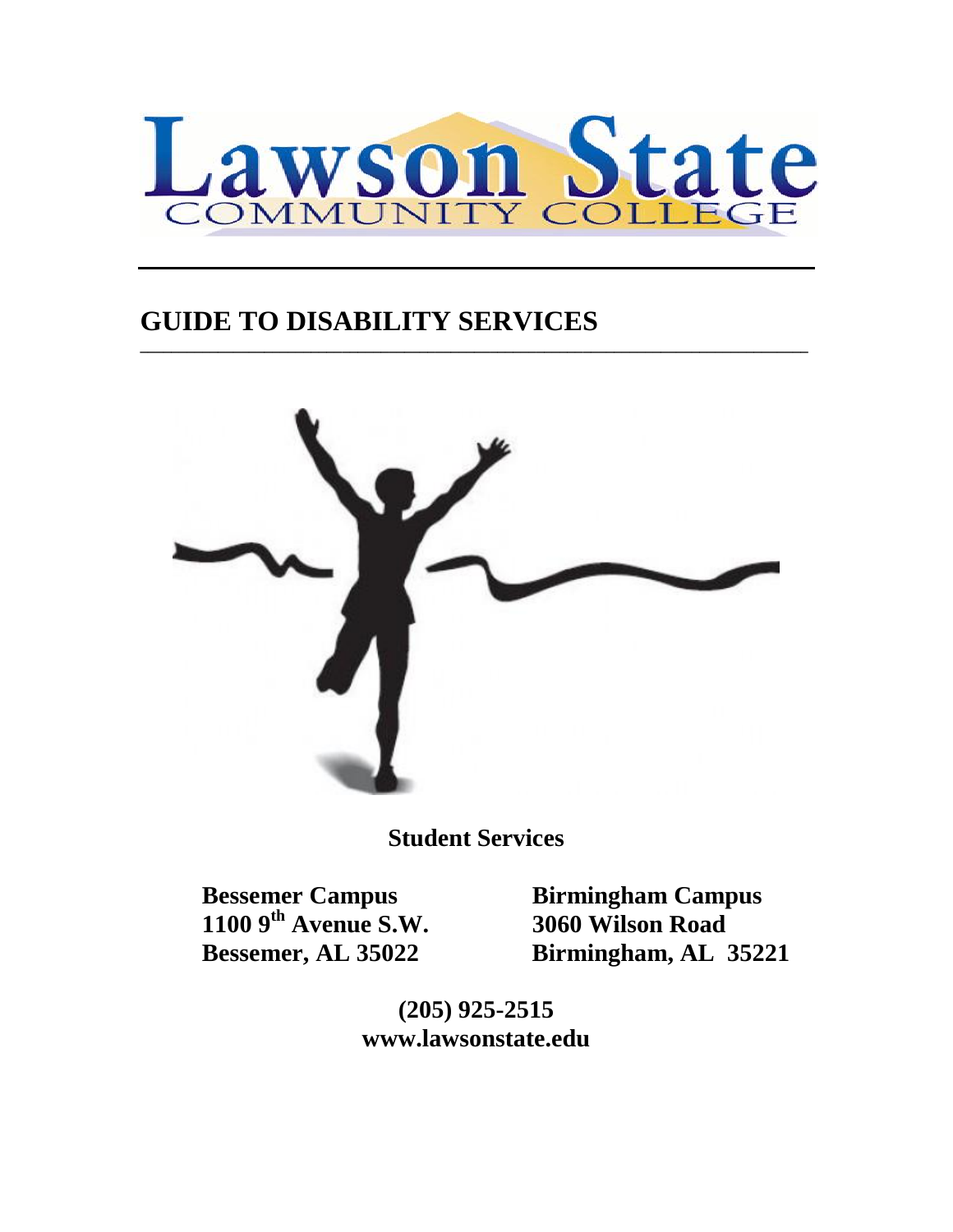## **Preface**

The purpose of this manual is to provide relevant information about disabilities services and support provided through Lawson State Community College. The Counseling unit of the Student Services division acts as the service arm of the college, in facilitating accommodations and services for students with disabilities. Through the eligibility determination procedures described herein, the counseling services strives to develop and implement special accommodations tailored to the individual student's needs and learning characteristics. Furthermore, the role of self - advocacy is fostered and supported by the college, therefore students are encouraged to actively participate in the process of securing services. Administrators, faculty, and staff are committed to the delivery of quality services and support for students with documented disabilities. A professional counseling staff is available to provide career, personal, and psychological counseling as well as academic advising to students with disabilities. In addition, the LSCC staff is committed to providing training and technical assistance for faculty, staff, students and the community involved in the provision of services and/ or educational experiences to college students who have disabilities. The counseling staff is committed to working collaboratively with the faculty and staff of the college to help students minimize the effects of their disabilities through the implementation of a wide range of accommodations in the learning environment.

The policies and procedures contained in this document represent the college's effort to adhere to the federal disability laws, which guarantee access and participation of all qualified students, regardless of their individual strengths and abilities. It is our intent to provide an environment in which all students learn and realize their potential. Copies of this manual can be accessed via the Lawson State website at [www.lawsonstate.edu](http://www.lawsonstate.edu/) and will also be available in the Disability Services Offices on the Birmingham and Bessemer campuses.

Recognition and respect are extended to the LSCC faculty and staff for their continued commitment to students of all abilities.

#### **Important Note**

Any information described in the *Guide to Disability Services* is subject to change. Counseling Services will inform students of policy and procedure changes via U.S. Mail, college email, college website, posted notification, and seminars. Please keep your current address updated to avoid missing pertinent information from the college.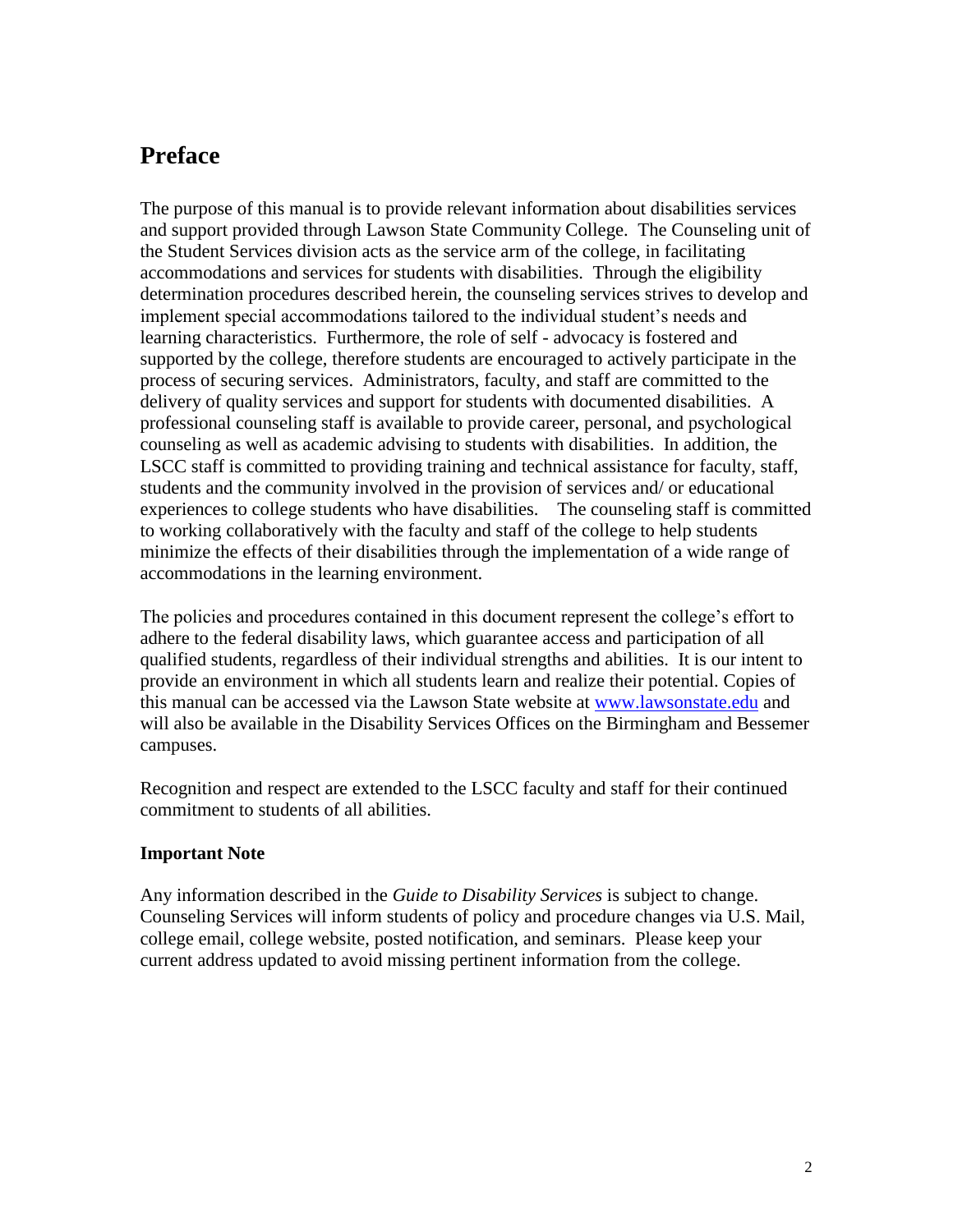|  | <b>Table of Contents</b> |
|--|--------------------------|
|--|--------------------------|

| American with Disabilities Act (Laws Governing Disability Services) ----------------- 5 |  |
|-----------------------------------------------------------------------------------------|--|
|                                                                                         |  |
|                                                                                         |  |
|                                                                                         |  |
|                                                                                         |  |
|                                                                                         |  |
|                                                                                         |  |
|                                                                                         |  |
|                                                                                         |  |
|                                                                                         |  |
|                                                                                         |  |
|                                                                                         |  |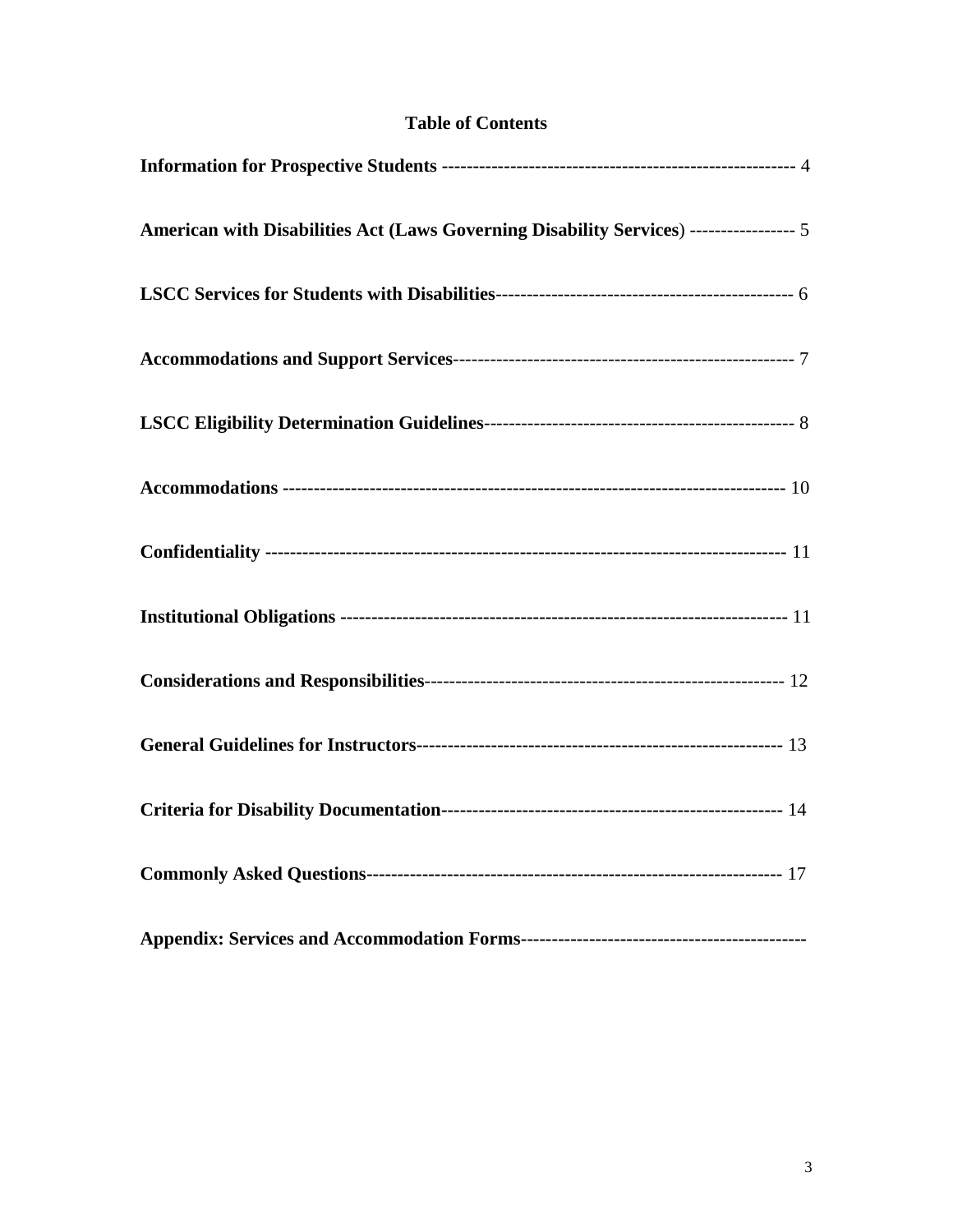## **Information for Prospective Students**

The Student Services staff welcomes you to Lawson State Community College. Our counselors are committed to facilitating reasonable and appropriate academic accommodations to college students with disabilities. The information in this booklet is designed to help you get accommodations and special services while you are a student at Lawson State Community College.

#### **Registration for Accommodations/Disability Services**

Lawson State Community College is committed to providing a quality environment to support and assist its students throughout the academic process. In compliance with *Section 504* of the *Rehabilitation Act of 1973* and the *Americans with Disabilities Act of 1990*, special services and accommodations are given on an individual basis once supporting documentation is provided. It is the responsibility of a student to notify the college of a disability that requires assistance. Requests for accommodations should be made prior to enrollment. Students requesting accommodation such as interpreters or captioning services should do so in a timely manner to ensure services can be arranged. The steps are as follows:

- a. Contact Renay Herndon (Bessemer Campus, Student Services Center, Room 183) or Philana Suggs (Birmingham Campus, Leon Kennedy Student Center, Room 220)
- b. Provide documentation that is appropriate and meets the guidelines according to Alabama State Board Policy
- c. Participate in interview with counseling staff
- d. Assist with the selection of accommodations

Registration for disability services is a separate process from applying for admission to Lawson State Community College. Mailing addresses for disability counselors is as follows:

| Ms. Renay Herndon                 |  |
|-----------------------------------|--|
| $11009$ <sup>th</sup> Avenue S.W. |  |
| Bessemer Alabama 35022            |  |
| $(205)$ 929-3419                  |  |

Ms. Philana Suggs 3060 Wilson Road Birmingham, Alabama 35221  $(205)$  929-6449

E-mail requests for information regarding Disability Services: [rherndon@lawsonstate.edu](mailto:rherndon@lawsonstate.edu) or [psuggs@lawsonstate.edu.](mailto:psuggs@lawsonstate.edu) For Web access, go to: [www.lawsonstate.edu.](http://www.lawsonstate.edu/)

#### **Admissions**

The Admissions Office handles all applications for admission to Lawson State Community College. Admission standards are described in the College Catalog/Student Handbook and must be met by all students, regardless of disability. Applications for admission are available from the admissions Office. Accommodations for placement testing will be provided for those students who contact Renay Herndon at (205) 929-3419 or Philana Suggs at (205) 929-6449. Appropriate documentation is required to receive accommodation services.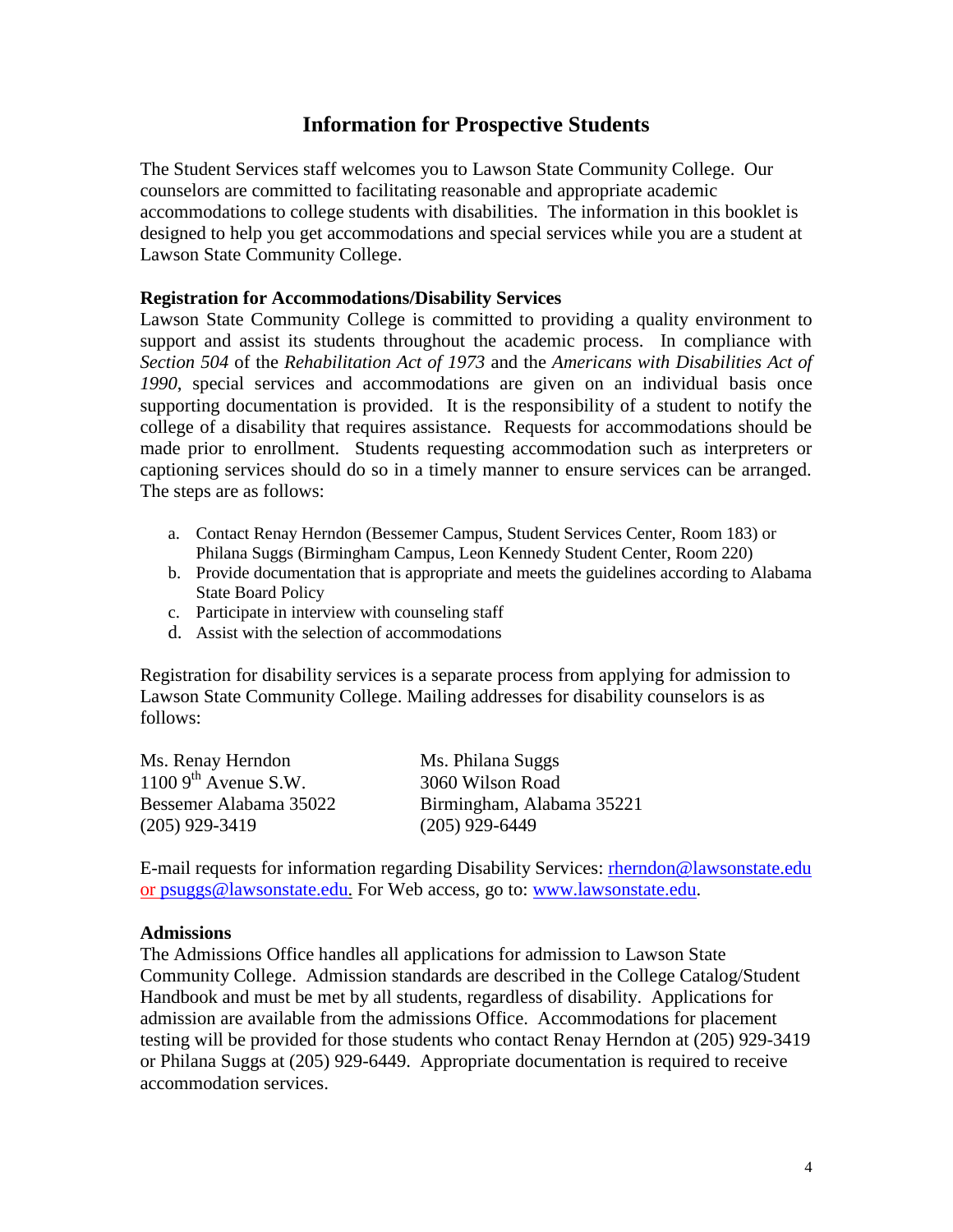#### **Financial Aid**

Lawson State Community College's financial aid packages (federal Pell Grant, work study, supplemental grants, and scholarships) enable students form all economic backgrounds to attend Lawson State Community College. Financial aid is awarded based on need and merit, and students who wish to receive aid must reapply each year. If an individual with disabilities needs assistance in applying for financial aid, he/she should contact Renay Herndon at (205) 929-3419 or Philana Suggs at (205) 929-6449.

#### **New Student Orientation**

New Student Orientation is important to the success of all students; therefore all new students are expected to attend the sessions conducted by Student Services. Students who anticipate a need for accommodations during the orientation process should contact Renay Herndon, Bessemer Campus, at (205) 929-3419 or Philana Suggs, Birmingham Campus, at (205) 929-6449.

#### **American with Disabilities Act**

#### **Section 504 of the Rehabilitation Act of 1973 states:**

No otherwise qualified individual with a disability, shall solely by reason of his disability, be excluded from the participation in, be denied of the benefits of, or be subjected to discrimination under any program or activity receiving Federal financial assistance.

Under the provisions of Section 504, Lawson State Community College may not;

- Limit the admission of otherwise qualified students with disabilities
- Make pre-admission inquiries as to whether an applicant is disabled;
- Exclude an otherwise qualified student with a disability from any course of study
- Provide less financial assistance to students with disabilities than is provided to non-disability student.
- Counsel students with disabilities into more restrictive career paths than are recommended to non-disability
- Measure students achievements using modes which adversely discriminate against a student with a disability; or
- Establish rules and policies that have the effect of limiting participation of students with disabilities in educational programs or activities.

#### **American with Disabilities Act (ADA) of 1990:**

This is a national mandate to end discrimination against individuals with disabilities in employment, state and local government services, public accommodations and commercial facilities, and telecommunications.

- Title I: nondiscrimination in employment activities
- Title II: state and local government entities and programs must be made accessible, as well as public transportation systems
- Title III: programs, goods, and services provided to the public by private entities must be accessible by persons with disabilities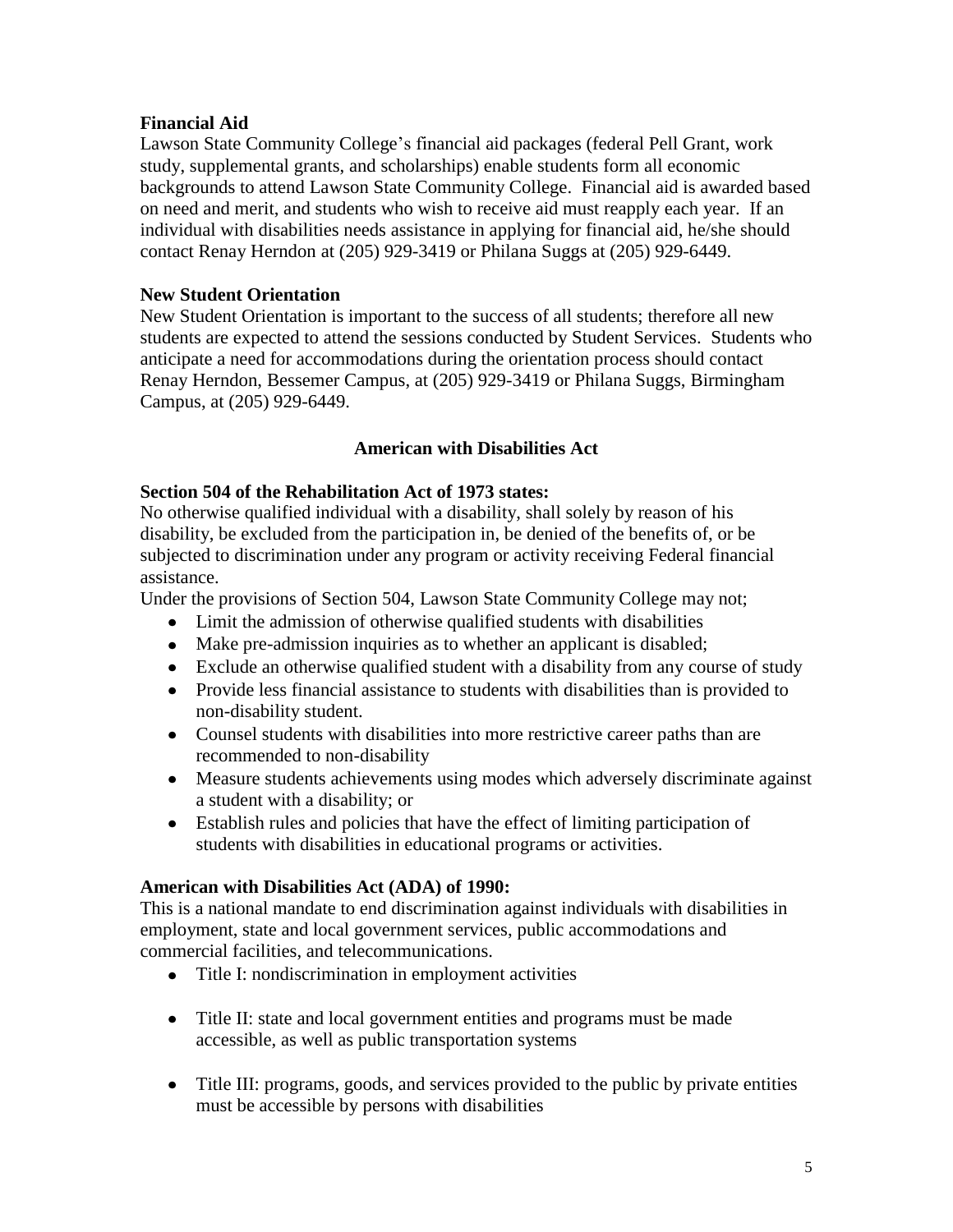- Title IV: telecommunication services must be accessible to persons with hearing or speech impairments
- Title V: miscellaneous provisions

#### **LSCC Services for Students with Disabilities**

Lawson State Community College is committed to serving college students with disabilities. All programs across the campus are available to provide a broad diversity of services designated to the needs of college students with disabilities.

#### **Reminders**

- Students with disabilities should remember that registration for disability services is separate from gaining admission to Lawson State Community College.
- If you are applying to Lawson State Community College and you have a disability, it is recommended that you do not submit disability documentation to the admissions office. Admissions decisions are made without regard to disability status.

#### **Mobility Services**

Mobility orientation is provided to students that need and request the services. Students should contact the disability counselor as early as possible to make arrangements for mobility orientation to campus.

Students with mobility impairments who require assistance from offices/personnel housed on the second floor of the Administration Building on the Birmingham Campus should report to the Office of Student Financial Services, Room 104, for such assistance. Signage indicating such is visibly posted at each entrance and in the hallway of the building. Students with disabilities receive appropriate accommodations relative to their specific disability. Though the Academic Building has no elevator, students are not excluded from a requested course offering, program or activity because it is not offered in an accessible location. The college relocates classes, programs and activities as necessary to accommodate students with mobility challenges.

#### **Guide Dogs/Service Animals**

In accordance with the Americans with Disabilities Act, (ADA), service animals are permitted on the college campus and in its facilities. Technically speaking, a service animal means any guide dog, signal dog or other animal individually trained to do work or perform tasks for the benefit of an individual with a disability, including but not limited to guiding individuals with impaired vision, alerting individuals with impaired hearing, providing minimal rescue or protection work, pulling a wheelchair or fetching dropped items. Therapy or companion animals are not service animals and are not covered under the ADA. To be permitted on campus, a guide dog must be specifically trained to perform a service function. Furthermore, the animal should wear a harness, cape, identification tag or other gear that readily identifies its working status. Guide dogs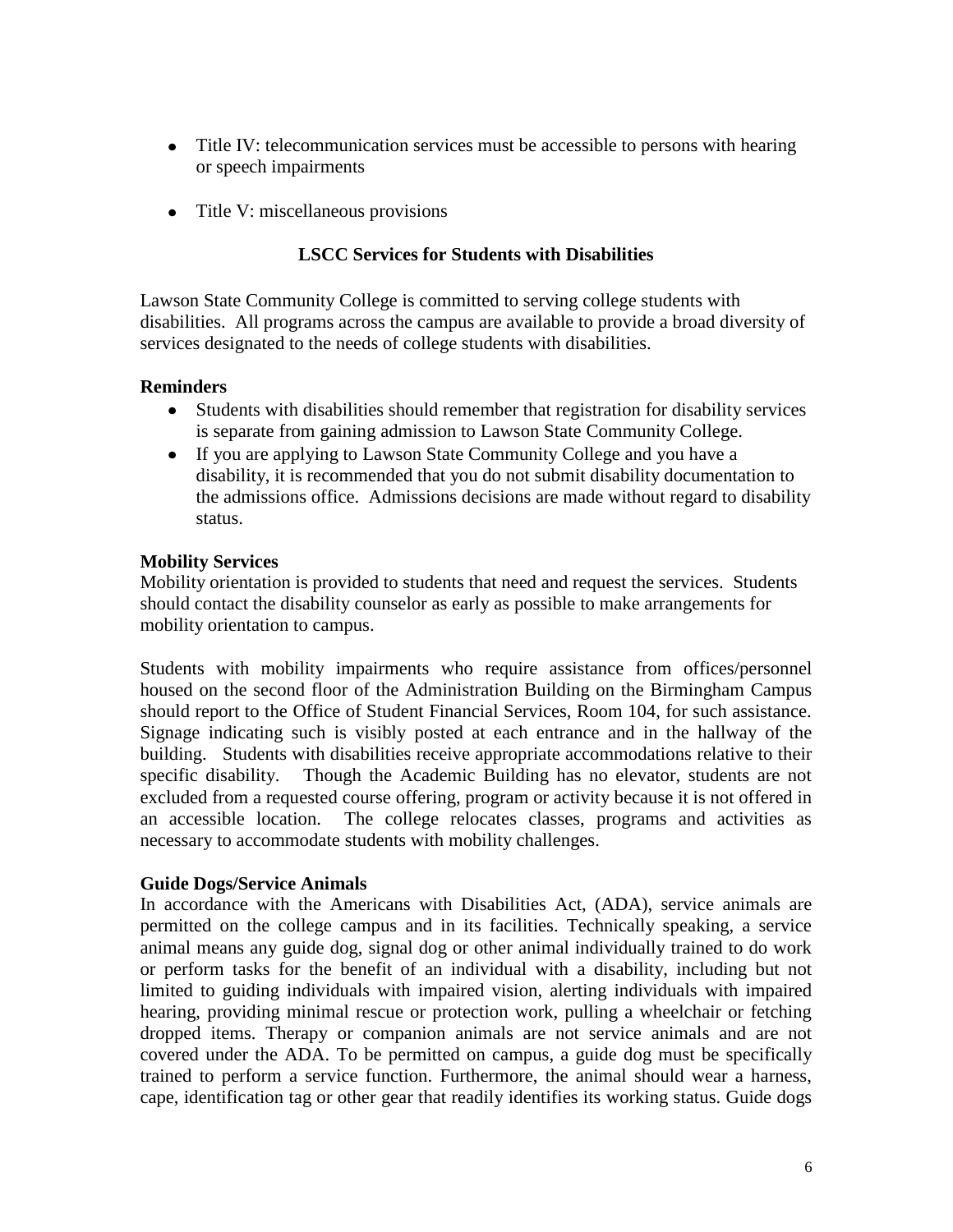whose behavior poses a direct threat to the health or safety of others may be excluded regardless of training or certification.

#### **Parking**

Accessible parking areas are available to students who are certified for disability parking by their home state.

#### **Library Media Center (Access and Assistance)**

Library staff may be contacted during business hours to ensure access to library collections and services. Special services include research assistance, telephone, and reference, retrieval of materials, photocopying assistance, library orientation, special check-out arrangements, and extended loan periods for reserved materials.

- **\***Up-to-date reference and resource materials
- \*Computers and Internet access
- \*Virtual library system

#### **Alabama Department of Rehabilitation Services (ADRS)**

ADRS exists to enable individuals with disabilities to reach their potential. ADRS provides necessary diagnostic medical, educational, technology, Independent living, vocational counseling, and employment services to eligible individuals with disabilities to assist them in entering into employment. They do not provide comprehensive psychological services. For more information contact ADRS at (205) 290-4400, or 1- 800-441-7607.

#### **Other Disability Related Services May Be Provided Upon Request After Submission Of Appropriate Documentation.**

#### **Accommodations and Support Services**

#### **Priority Registration**

Priority registration is provided for students who have identified themselves as a person having a disability. The student is responsible for regular advisement through his/her academic advisor and/or the disability services counselor. After consultation with the academic advisor, the student must have the registration form approved by the disability services counselor.

#### **Disability Services**

\*Screening of disability documentation

\*Determination of appropriate accommodations

\*Communication with faculty and/or staff regarding student needs

\*Referral to other available campus and/or community resources

\*Disseminate information regarding federal requirements and college policy regarding Section 504

\*Works to resolve issues regarding accommodations for students

\*Serves as resource for students needing guidance in regards to receiving appropriate and reasonable academic modifications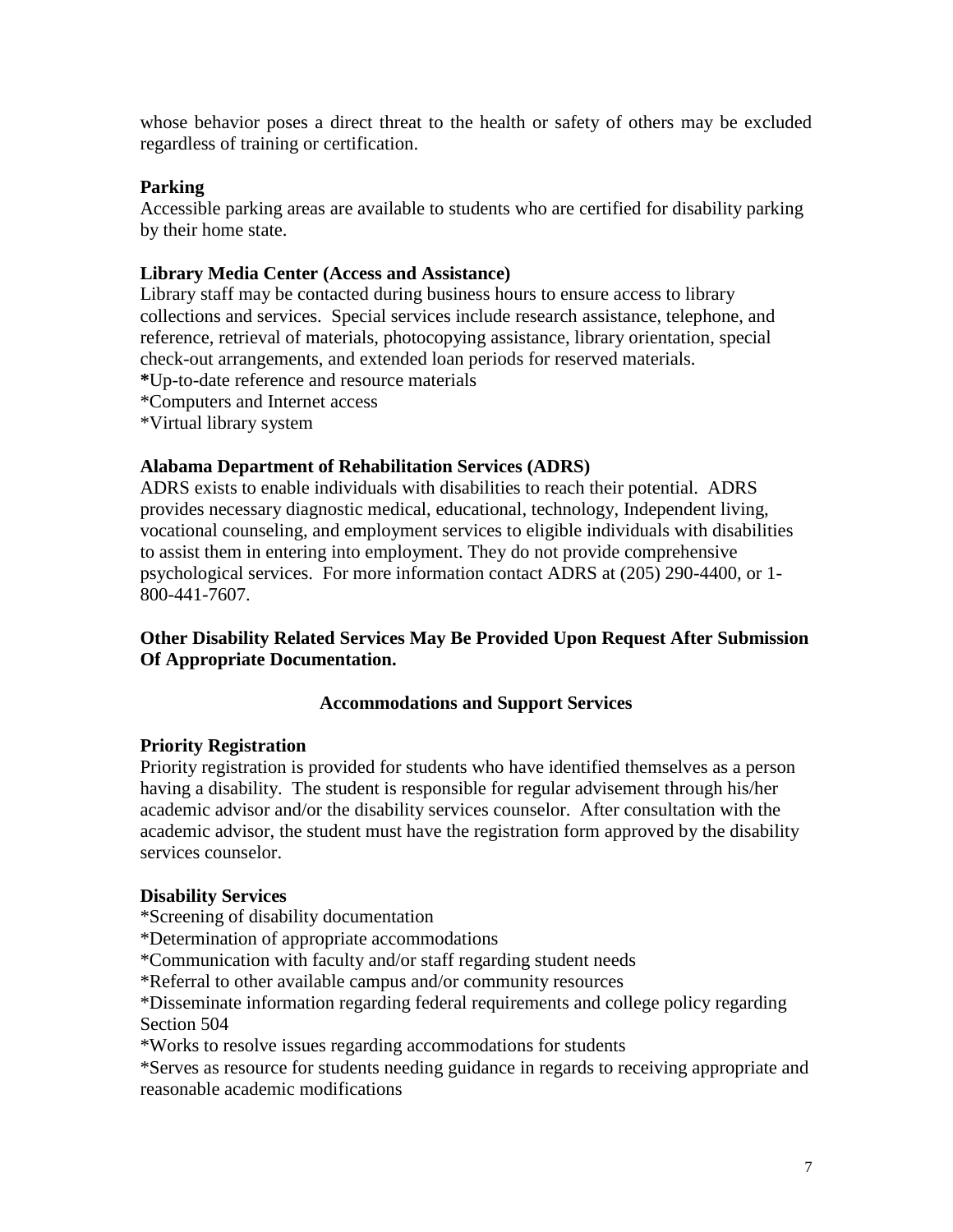#### **Counseling Services**

**\***Provides personal, career, and psychological counseling to students with disabilities

\*Provide academic and career advisement to students with disabilities

\*Conducts appropriate pre/post assessment counseling

\*Encourages participation in campus and student activities

#### **Student Support Services**

Student Support Services is a federally funded program that provides academic assistance and cultural and educational enrichment to eligible students who qualify, including students with disabilities. Services provided include:

- **\***Tutoring
- \* Peer and Faculty Mentors
- \* Study and Test Taking seminars and workshops
- \* Academic counseling and advisement

#### **SPACE Center**

The purpose of the SPACE Center is to combine academic and non-academic support services and to proactively assist students in utilizing these services. The following services are provided in through the center:

**\***Counseling

- \*Tutoring
- \*Mentoring
- \*Referrals
- \*Technology Based Services
- \*Academic Support Services
- \*Workshops

#### **LSCC Eligibility Determination Guidelines**

Legal Mandates: The fundamental principles of nondiscrimination and accommodation in academic programs were set forth in the implementing regulations of Section 504 of the Federal Rehabilitation Act of 1973 as amended in 1992 and more recently with the American with Disabilities Act (ADA) of 1990. Regulations for Section 504 make it clear that:

- Persons with disabilities have opportunities to participate in or benefit form services equal to those provided to persons without a disability; this included extracurricular activities such as sports and clubs.
- Program, including educational programs, must be made accessible
- Auxiliary aids, services, and program modifications must be provided so that persons with a disability can participate in education; (e.g. the provision of a reader or tape recorder for a student with a visual disability or an interpreter for a student with a hearing disability.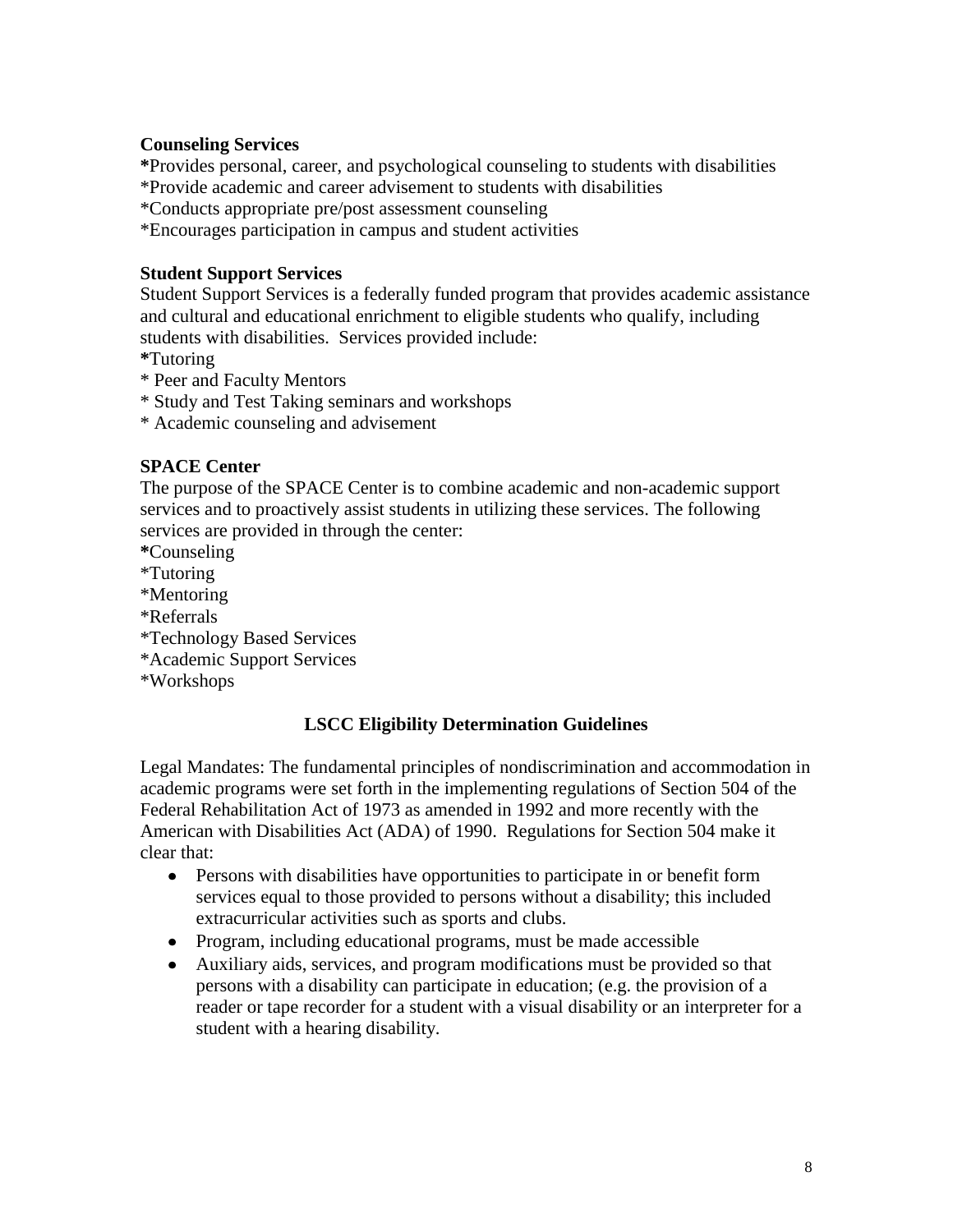## **Qualified Recipients of Services**

In order to receive disability services, an individual must have a documented disability that meets the definition as stated in the Rehabilitation Act of 1973 and the ADA (1990). An individual with a disability must have documentation which supports at least one of the following conditions:

- a physical or mental condition that limits one or more major life activity;
- a record of such condition; or regarded as having such a condition

#### **Identification of Student Recipients and Self Advocacy**

- The student is responsible for self-identifying and disclosing a disability
- The student is responsible for supplying written documentation of the disabling condition to the disability counselor. The disability counselor will assist the student with obtaining information, when needed.
- Documentation is required in order to activate a disability services file, develop an academic plan, and provide disability related services.

In addition to self-identifying and providing the necessary documentation, you will need to be able to answer these questions when arranging for your accommodations:

- What is your disability?
- How does your disability affect you in the classroom?
- What accommodations have been helpful in the past?
- What accommodations do you think you need?

Students who choose not to self-identify when they enter LSCC do not forfeit their right to identify themselves and to request accommodation later. However, the college is not obligated to provide accommodations and services for students with disabilities until they are registered with the disability counselor and make known their need for accommodations.

#### **Appropriate Documentation**

A written report must be submitted by a qualified provider that clearly diagnoses a disability and/or records showing the history of a disability. Medical doctors, psychiatrists, psychologists, counselors and school psychologists are among the professionals who routinely evaluate, diagnose and treat disabilities. The report must include the following:

- Clearly stated diagnosis and name/title of evaluator
- Defined level of functioning and any limitations
- Supporting documentation (i.e. test data, history, observation, etc.)
- Current treatment, medication, letter/report (1-3 years), dated and signed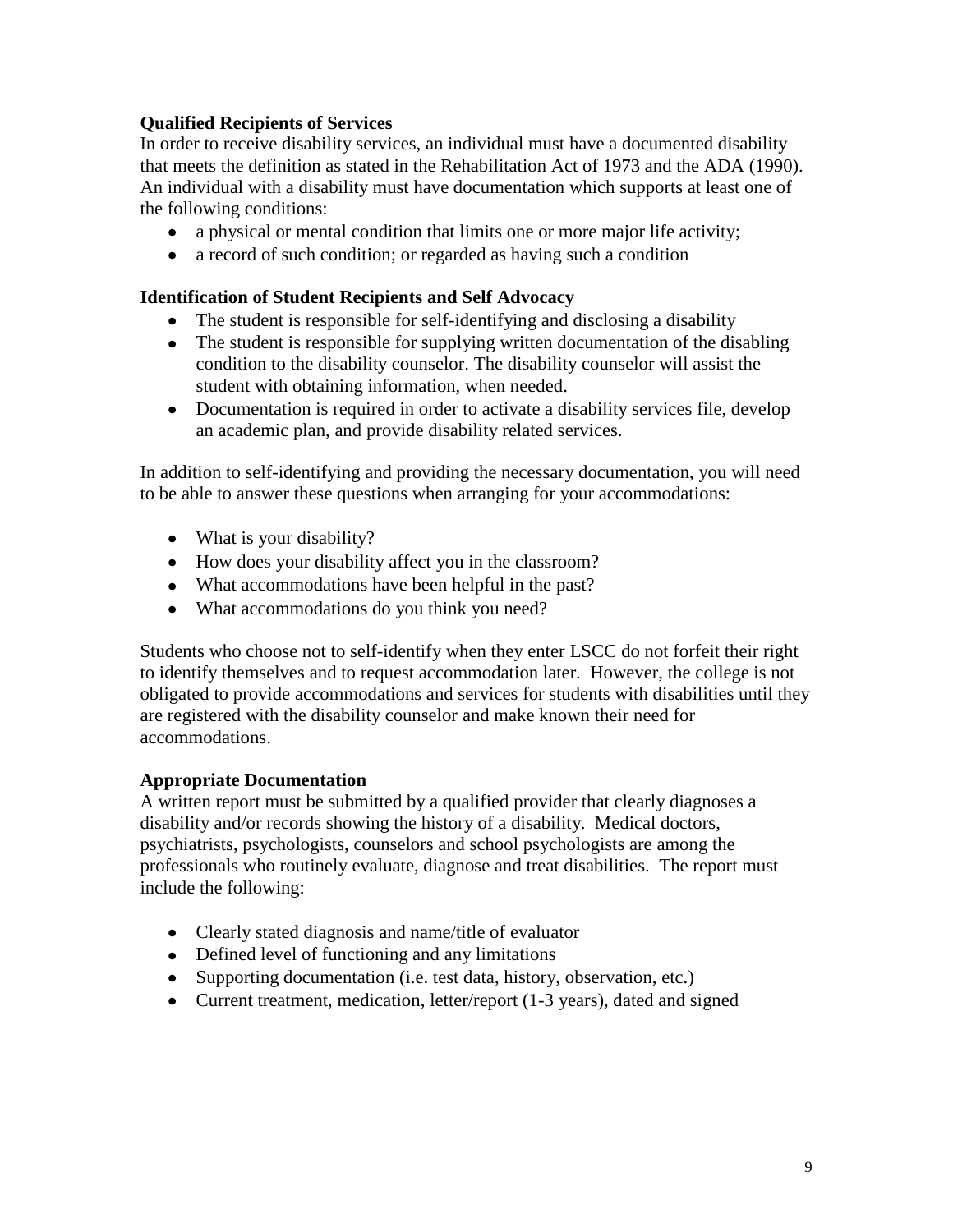#### **Accommodations**

#### **Determining Reasonable Accommodations**

Providing reasonable accommodations for students with disabilities requires an individual assessment of need and is a problem solving process. Specific accommodations depend upon the nature and requirements of a particular course or activity and the skills and functional abilities of a particular student. Modifications and adjustments to course content and evaluation criteria that do not alter the fundamental nature of the course can generally be arranged.

#### **Academic Accommodations**

The counselor responsible for disability services determines reasonable academic adjustments for students, taking into consideration recommendations from the physician, psychologist, or other clinician that diagnosed the student's disability. Consideration is also given accommodations that previously have been used in educational settings with the student. In addition, the disability counselor consults with faculty to assist in tailoring reasonable accommodation to individual course requirements. Although some persons may have similar diagnoses, each person is treated as an individual since accommodations must be tailored to individual needs. If you are registered with disability services, please make an appointment with Ms. Herndon or. MS. Suggs as soon as possible to discuss any course accommodations that may be necessary. Students who may need course adaptations because of a disability are encouraged to make an appointment to see Ms. Herndon or Ms. Suggs during the pre-registration period.

#### **Accommodation Letters**

It is the student's responsibility to deliver accommodation letters to each instructor in whose course the student is requesting accommodations, and to discuss with those instructors methods for providing the requested academic adjustments. Letters are not be placed in an instructor's mailbox, under a door, or given to someone else to deliver. Instructors are not obligated to provide accommodations until they have received accommodation letters. If an accommodation letter is not presented, faculty members are not expected to provide accommodations. If a student delivers an accommodation letter to his/her instructor only within a few days of an assignment or exam, the instructor may not be able to arrange an optimal adjustment. Instructors are required to contact the disability counselor if there are concerns regarding requested accommodations.

#### **Providing Reasonable Accommodations**

An academic accommodation is essentially a problem-solving process. The task is to determine the necessary adjustments that will enable students with disabilities to have access to the same programs and services available to students without disabilities and to have their academic performance evaluated without the limiting effects of their disability. The objective of such adjustments is to accommodate the functional limitations of the student's disability while maintaining the integrity of college courses and programs. Providing reasonable accommodations for students with disabilities is a collaborative process between the student and his/her instructor. For example, extended time for exams should be arranged to match both the student's and the instructor's schedules. A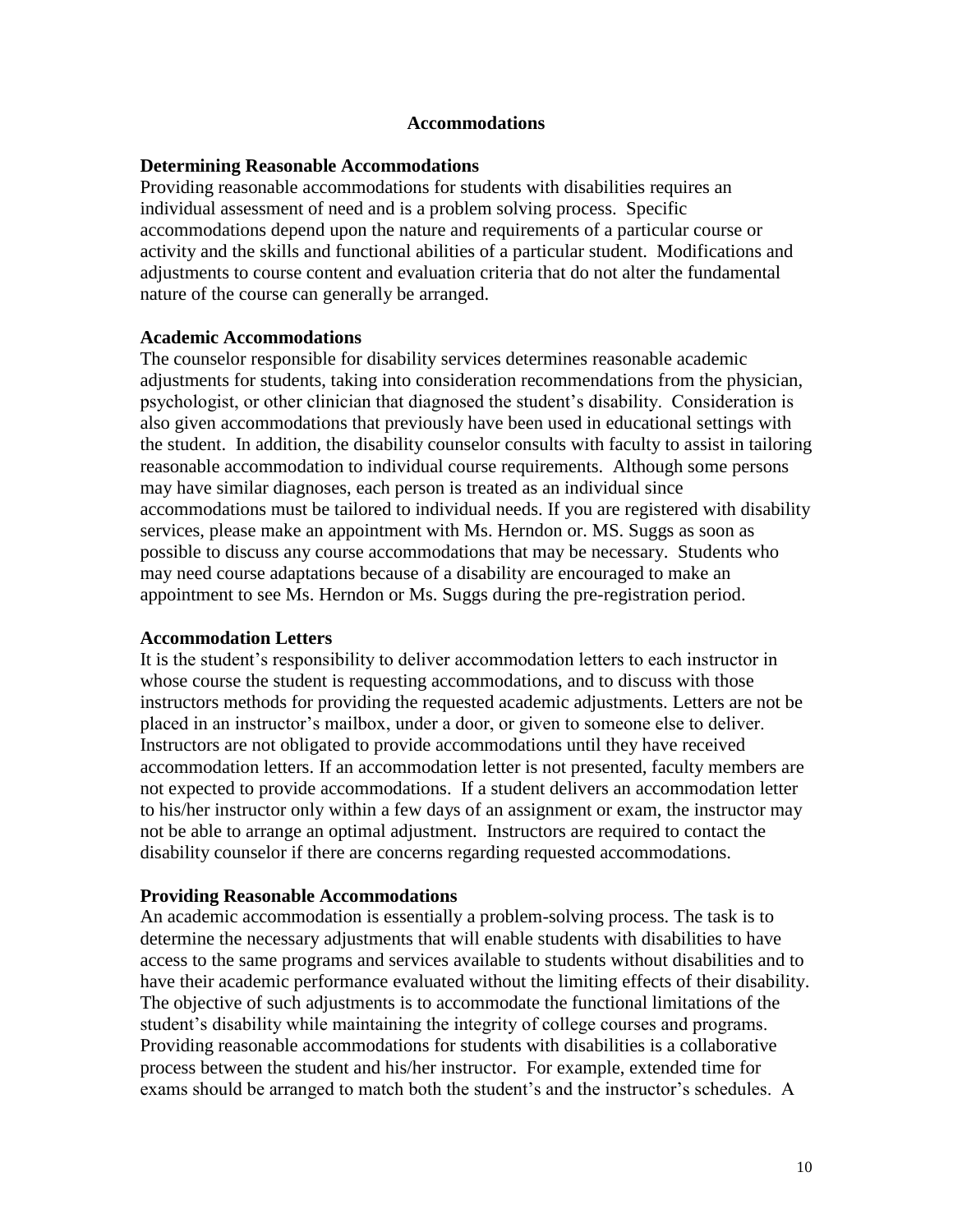student might start a test before the rest of the class, finish a test after the rest of the class, or take a test in two halves at two different times. The accommodation strategy should be appropriate and efficient for both the student and the instructor. Federal law requires that students with disabilities receive services in the most integrated setting possible, unless separated services are the only method of providing appropriate accommodations. The Student Assessment Center is available by appointment and the disability counselor will provide testing assistance under special circumstances.

Federal disability laws also call for provision of reasonable accommodations or academic adjustments as necessary to ensure that academic requirements do not discriminate or have the effect of discriminating on the basic of disability against a qualified applicant or student. Accommodations are provided based on the specific request and disability documentation provided to disability services. Accommodations will not be provided retroactively. A request may be deemed "unreasonable" if it:

- Creates a direct threat to the health or safety of others
- Causes a substantial change in an essential element or a substantial alteration in the manner in which the university provides a program or service
- Causes undue financial or administrative burden

## **Confidentiality**

Title I of the Americans with Disabilities Act of 1990 states that any information regarding a disability gained through medical, psychological, educational, other professional reports, and student self-reports is considered confidential.

- Neither the disability nor the use of accommodations is noted on the transcript or diploma.
- Information can be released only with written authorization form the student (FERPA)
- Students requesting special services must sign a release form, which allows the disclosure of information
- Information can be shared without written permission in the event of medical emergency, behavior which endangers the safety of the student or others, an official court order, or report of child abuse.
- Students have access to the contents of the file and will be allowed to view material with either the Dean of Students or Counselor present.
- Students are not allowed copies of file materials obtained from another source (psychological reports, medical records, etc) without written permission form the other source.
- A Statement of Confidentiality is discussed with the student, signed, witnessed, and placed in the student's file.

#### **Institutional Obligations**

Lawson State Community College as a public institution of higher education, which receives federal financial assistance, is legally bound to prohibit discrimination in the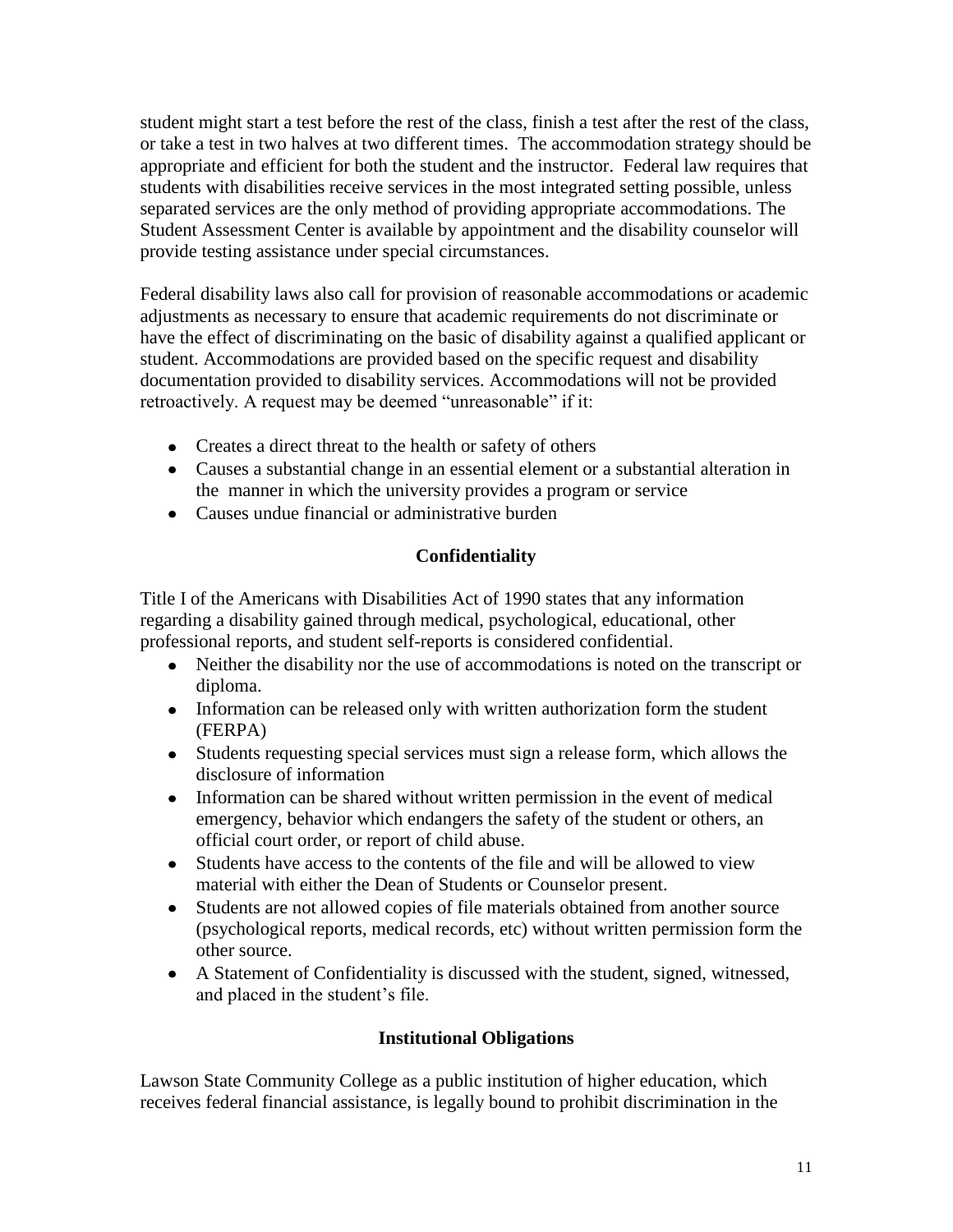recruitment process, the admissions process, and the education of students with disabilities. Students with documented disabilities are entitled to receive appropriate modifications, accommodations, or auxiliary aids that will enable them to participate in and have the opportunity to benefit from all educational programs and activities provided on the campus of LSCC.

#### **Student Grievance Process/Conflict Resolution**

When a qualified student with a disability requests accommodations, the college has a legal obligation to make an effort to provide effective and reasonable accommodations. However, the college in not required to make adjustments that impose an undue financial or administrative burden on the institution, or fundamentally alter the nature of the college program, service, or activity. The obligation to reasonably accommodate students with disabilities does not require reduction of academic standards or course requirements, nor does it require acceptance of behaviors that pose a direct threat or disrupt the learning or teaching environment. If a particular requested accommodation is judged to be inappropriate, the college is obligated to consider other reasonable accommodations. Questions and concerns regarding accommodations and services for students with disabilities should be directed initially to the disabilities counselor. If the necessary assistance cannot be provided, or information or suggestions that resolve issues involving accommodations, a meeting with the faculty member, the disability counselor, and the student will be scheduled. If an agreement is not reached at this meeting, the Dean of Students will schedule a meeting with all parties involved. If there remains no resolution, the final step in the grievance process involves the dissenting party filing a formal grievance. During the grievance process, the student is entitled to receive accommodations recommended by the disability services counselor.

The process for filing an official grievance is outlined in the *Lawson State Community College Catalog/Student Handbook.*

#### **Considerations and Responsibilities**

#### **Responsibilities of Students**

Students with disabilities are responsible for informing the college about the disability and the need for reasonable accommodation. This should be done prior to or upon enrollment at the college. Students must furnish adequate documentation of their disabilities from medical or other appropriate professionals in order to substantiate the need for services. The student will:

- Identify as a student with a disability in order to access accommodations and services available.
- Provide a schedule at the beginning of the semester to the Disability Counselor for the development of the faculty notification letter.
- Meet with the faculty to present letters and discuss arrangements for accommodations.
- Notify in a timely manner of the need for services or change in service requirements.
- Adhere to all academic requirements and policies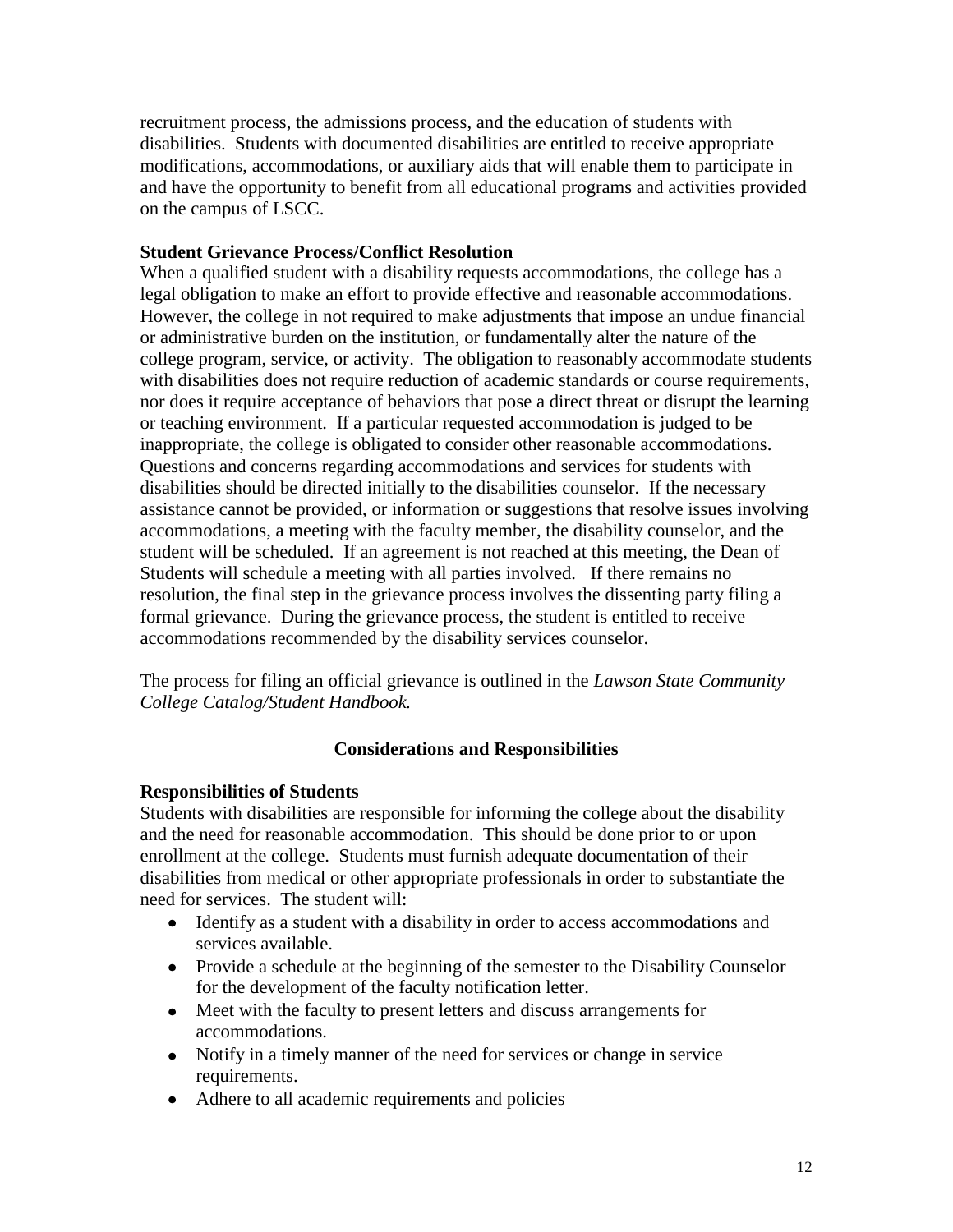Up-date file when appropriate (i.e., when enrollment is not continuous).

## **Responsibilities of Faculty**

Faculty plays a major role in the implementation of accommodations to students with disabilities. Faculty members should have input and should assist with determining reasonable accommodations. However, according to federal law, faculty may not refuse to provide required accommodations, question whether the disability exists when accommodations have been authorized by the disability services counselor, or ask to examine documentation when it is not academically related. Faculty will:

- Work collaboratively with disability services counselor to provide authorized accommodations and support services.
- Provide accommodations in a fair and timely manner.
- Meet with the student as quickly as possible upon notification of special needs. Students should initiate this meeting, but faculty may take the initiative when students are reluctant to self-advocate.
- Contact the disability services counselor with questions or suggestions regarding the appropriateness of a required accommodation. (Faculty must continue to provide accommodation until it is set aside or modified).
- Refer students to the disability services counselor when an accommodation is requested. Provide temporary services until paperwork is complete, as recommended by the disability services counselor.

## **Responsibilities of Disability Services Counselor**

Registration for assistance with disability services is a separate process from applying for admission to Lawson State Community College. The Disability Services Counselor will:

- Screen and evaluate documentation
- Determine appropriate accommodations
- Communicate with faculty and/or staff regarding student needs
- Make referrals to other available campus and/or community resources

**The college has an obligation and a responsibility to maintain confidentiality of evaluation information and does not release disability documentation without the student's informed and written consent.** 

## **General Guidelines for Instructors**

- Students should be viewed on the basis of ability, not disability
- Avoid fostering dependence in students with disabilities
- Interact with students with disabilities in the same manner as other students
- Respect the privacy of students with disabilities; avoid mentioning accommodations in front of others
- Do not view accommodations as "special treatment", but as methods to limit the negative effects of disabilities on students
- When in doubt about if and how to assist students with disabilities, ask them! If your offer of assistance is declined, do not insist on "helping"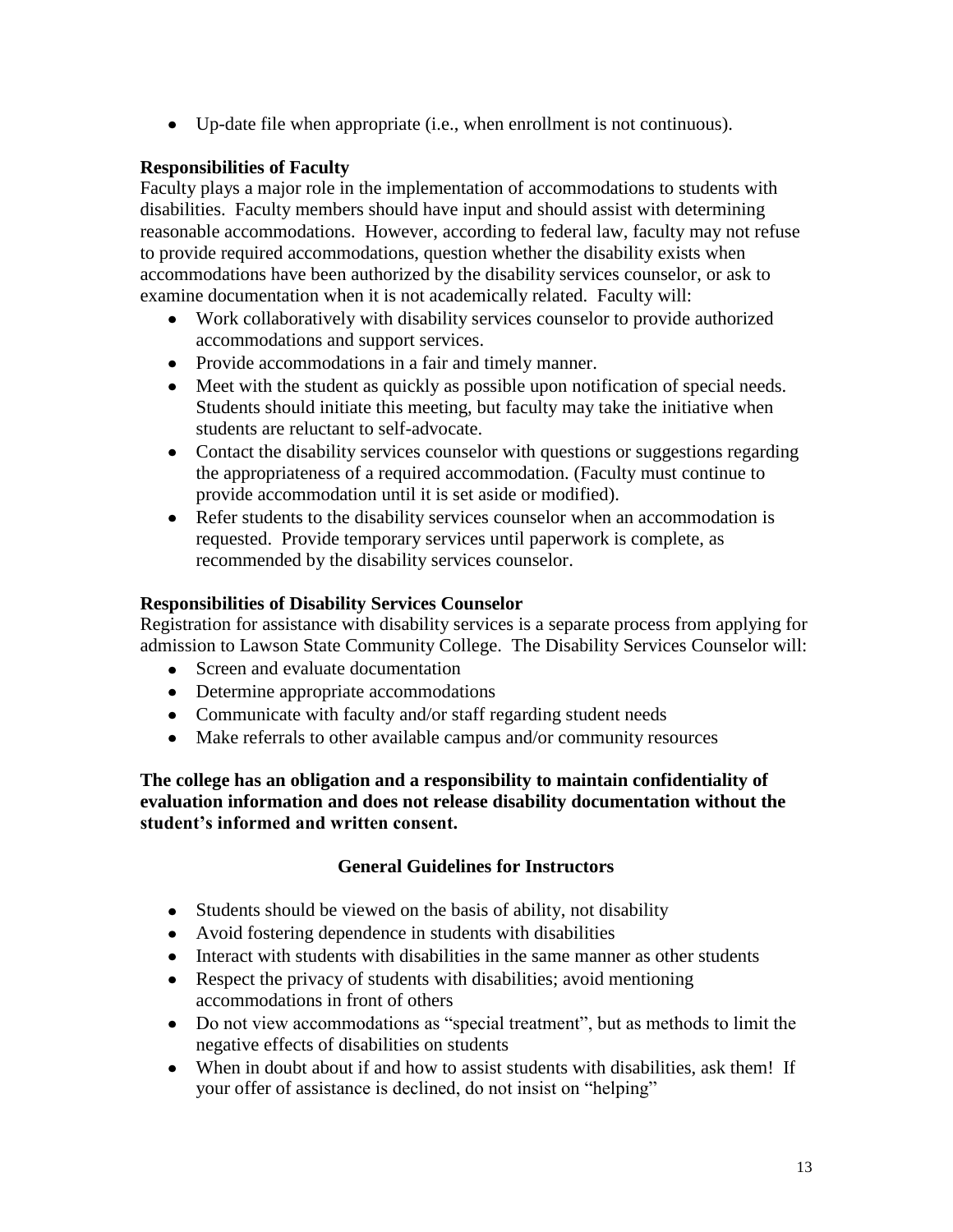Students with disabilities do not need sympathy; they need academic accommodations to meet the expectations of an academic environment.

Faculty may impose "standards of conduct" for classroom behavior that all students are expected to meet. Such standards of conduct should be designed to prevent significant disruption in the teaching/learning process and provide a more effective classroom learning environment for all students.

#### **Activities, Clubs, and Organization**

As an equal opportunity educational institution, Lawson State Community College is committed to making all programs, activities, clubs, organizations, and services accessible to students with disabilities. It is the responsibility of staff, faculty, and administrators to notify the disability counselor when reasonable adjustments need to be made to include students with disabilities. It is the responsibility of staff, faculty, and administrators to assure that students with disabilities are included, encouraged, and supported regarding participation.

Students with disabilities are encouraged to become actively involved with campus organizations. One of the goals of the disability services is to assist students with developing self-advocacy skills and becoming active members of the college community.

#### **Criteria for Disability Documentation**

Alabama Community College System institutions do not provide disability documentation for students. It is the student's responsibility to provide appropriate documentation to the college office responsible for handling the request and to request accommodations. Appropriate documentation is defined as that which meets the following criteria.

#### **Health Condition, Mobility, Hearing, Speech, or Visual Impairment**

A letter or report from treating physician, orthopedic specialist, audiologist, speech pathologist, or ophthalmologist (as appropriate), including:

- \* Clearly stated diagnosis
- \* Defined levels of functioning and any limitations
- \* Current treatment and medication
- \* Current letter/report (within 1year), dated and signed

#### **Psychological Disorder**

A letter or report from mental health professional (psychologist, neuropsychologist, licensed professional counselor), including:

- \* Clearly stated diagnosis (DSM-IV criteria)
- \* Defined levels of functioning and any limitations
- \* Current treatment and medication
- \* Current letter/report (within 1 year), dated and signed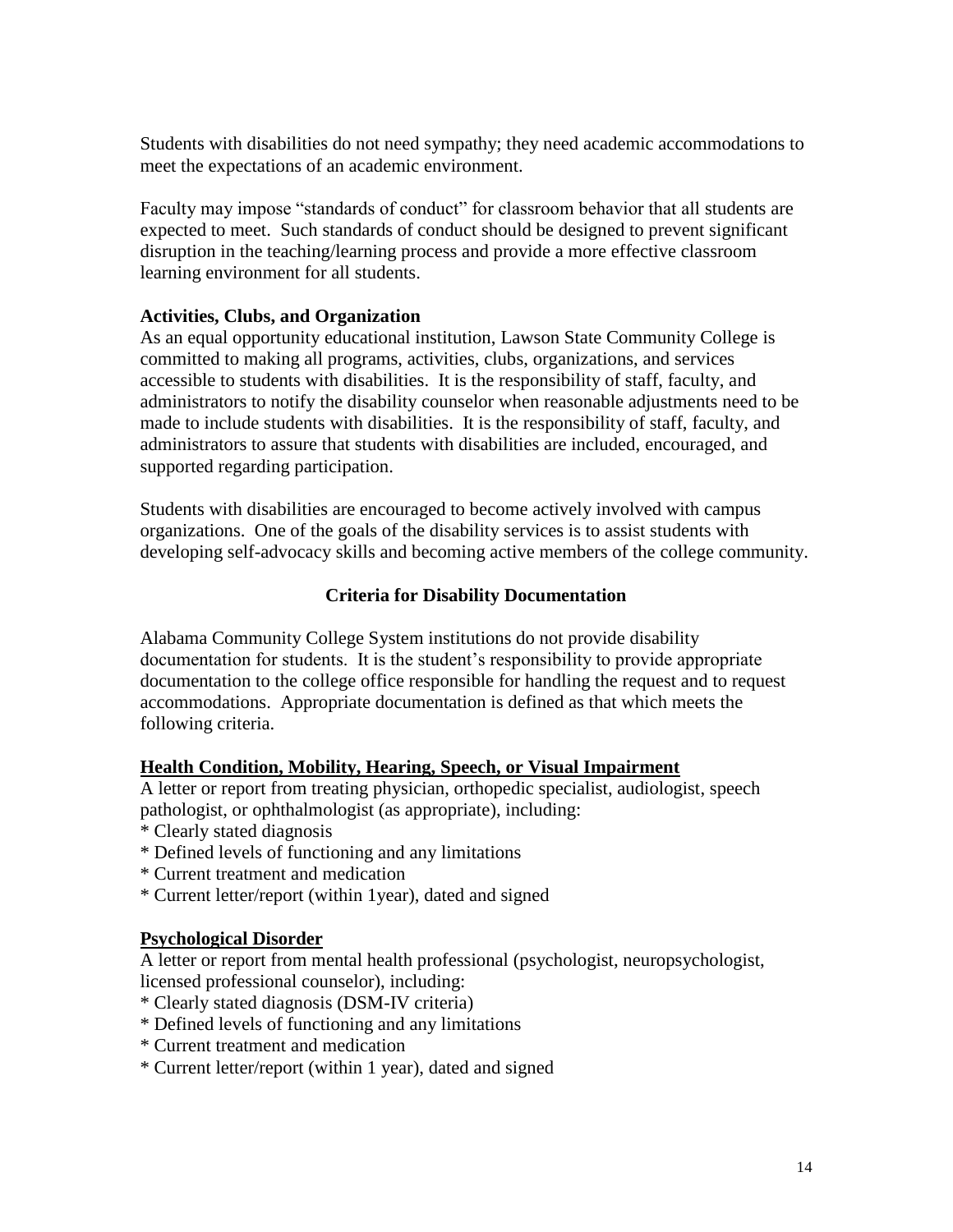## **Traumatic Brain injury (TBI)**

A comprehensive evaluation report by a rehabilitation counselor, speech-language pathologist, orthopedic specialist, and/or neuropsychologist (or other specialist as appropriate), including:

\* Assessment of cognitive abilities, including processing speed and memory

\* Analysis of educational achievement skills and limitations (reading comprehension, written language, spelling, and mathematical abilities)

\* Defined levels of functioning and limitations in all affected areas (communications, vision, hearing, mobility, psychological, seizures, etc.)

\* Current treatment and medication

\* Current letter/report (post-rehabilitation and within 1 year), dated and signed

Note: High School IEP, 504 Plan, and/or a letter from a physician or other professional will not be sufficient to document a learning disability.

#### **Learning Disabilities (LD)**

A comprehensive evaluation report from a clinical psychologist, psychiatrist, neuropsychologist, school psychologist, learning disability specialist, or diagnostician, including:

\* Clear statement of presenting problem; diagnostic interview

- \* Educational history documenting the impact of the learning disability
- \* Alternative explanations and diagnoses are ruled out

\* Relevant test data with standard scores are provided to support conclusions, including a least: WSIA-R; Woodcock-Johnson Psycho educational Battery-Revised, including Written Language; Woodcock-Johnson Cognitive Processing Battery to substantiate any processing problems

\* Clearly stated diagnosis of a learning disability based upon DSM-IV criteria

\* Defined levels of functioning and any limitations, supported by evaluation data

\* Current report (within 3 years of enrollment date), dated and signed

#### **Attention Deficit Disorder (ADD) or Attention Deficit Hyperactivity Disorder (ADHD)**

A comprehensive evaluation report from a physician, psychiatrist, clinical psychologist, neurologist, or neuropsychologist, including:

\* Clear statement of presenting problem; diagnostic interview

\* Evidence of early and current impairment in a least two different environments (comprehensive history)

\* Alternative explanations and diagnoses are ruled out

\* Relevant test data with standard scores are provided to support conclusions, including at least: WAIS-R, Woodcock-Johnson Psycho educational Battery-Revised, including Written Language; Behavioral Assessment Instruments for ADD/ADHD norm on adults

\* Clearly stated diagnosis of ADD based upon DSM-IV criteria

\* Defined levels of functioning and any limitations, supported by evaluation data

\* Current report (within 3 years of enrollment date), dated and signed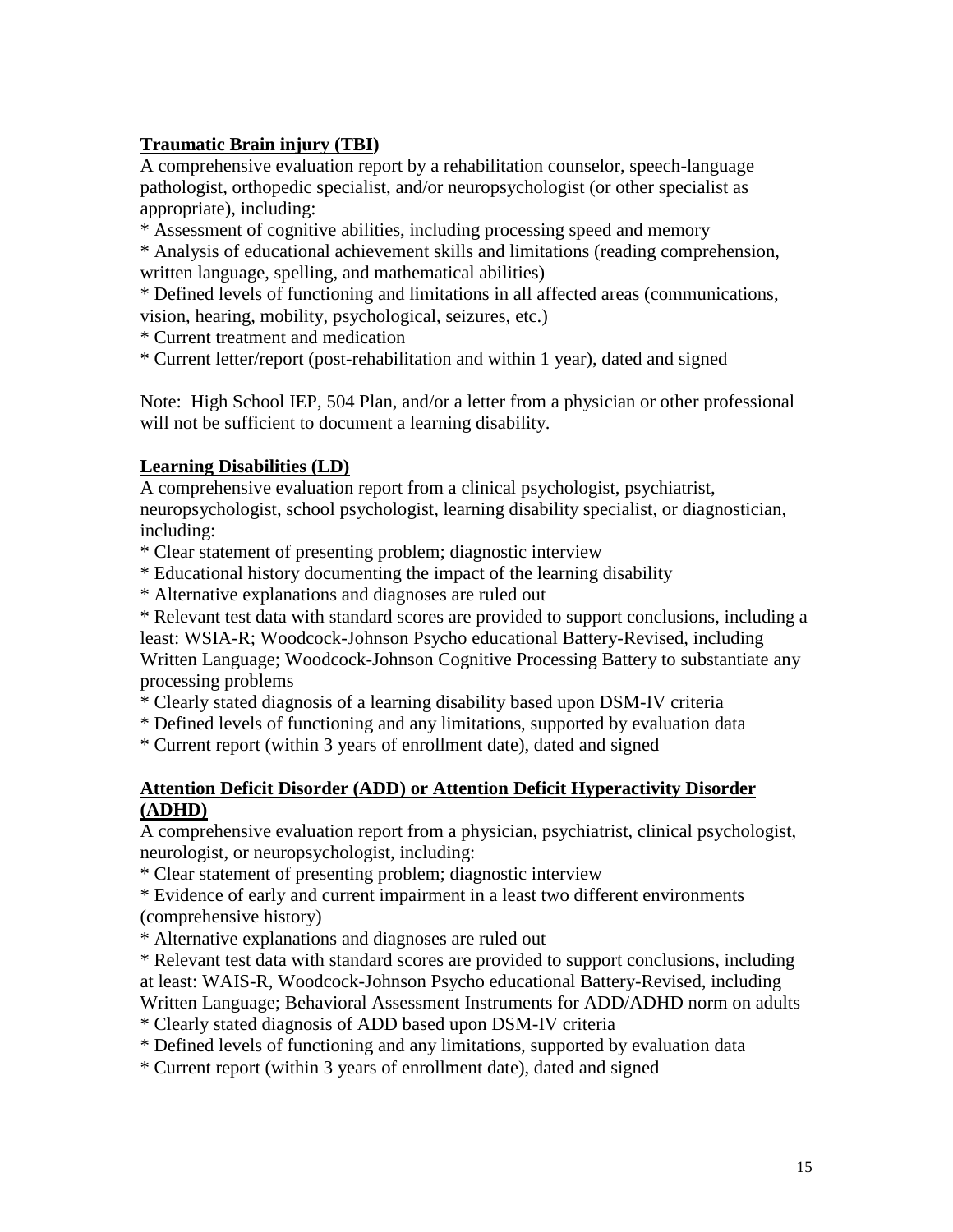Note: High School IEP, 504 Plan, and/or a letter from a physician or other professional will not be sufficient to document ADD or ADHD. Medication cannot be used to imply a diagnosis.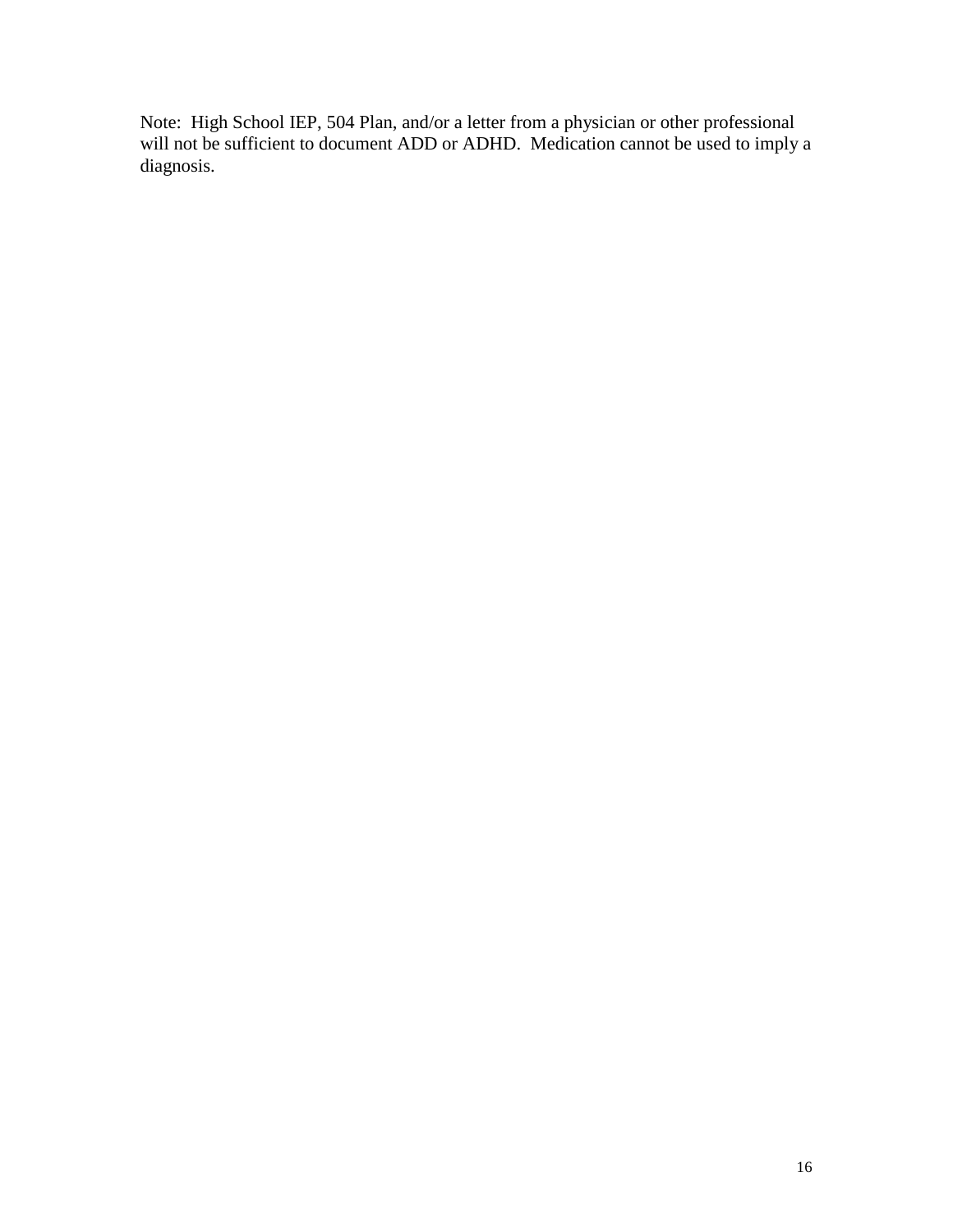#### **Commonly Asked Questions**

#### **Can I ask a student if he/she has a Disability?**

No. However, it is the college's responsibility to notify students of services available for students with disabilities. You should inform all students of services and/or programs available at the college for students who need accommodations due to a disability, and how to access those services.

#### **Do I have the right to know what type of disability a student has when they ask for an accommodation?**

No. A student does not have to inform the faculty or staff member about their disability, but only the needed accommodations. If you have a question regarding the need for the accommodation, then you may contact the Disability Services Counselor. The counselor will have documentation regarding the student's disability on file. They cannot give details about the disability, unless the student has signed a written consent form, but can inform you if the student has a documented disability and if the accommodation requested is appropriate. The student may disclose their disability to you. You are then obligated to maintain confidentiality regarding the student's disability. It is important to remember that the confidential nature of disability-related information has been an overarching principle of nondiscrimination since Section 504.

#### **What can I do if I disagree with the academic accommodation requested?**

If you disagree with the academic accommodation requested, you should discuss your disagreement with the Disability Services Counselor, but you should continue to provide the accommodation. An instructor may not forbid a student's use of an aid if that prohibition limits the student's participation in the school program. Often faculty members are concerned with the use of a tape recorder, in their classroom because it may infringe on their freedom of speech or potential copyrighted material. The instructor may ask the student to sign an agreement that states that they will only use the recordings for their personal use. It is important to remember that under the ADA if appropriate accommodations are not provided to the student You, as well as the institution can be held liable for monetary damages.

#### **Does the student receive "special privileges" under this legislation?**

Providing accommodations should not be regarded as giving students "special privileges," but rather as equalizing the impact of the student's disability to the greatest extent possible. Institutions are not mandated to make changes in requirements that would result in a major or substantial change in essential elements of the curriculum. The institution has the right to set academic standards, but the institution must prove that a requested accommodation would create a substantial change. The burden of proof lies with the institution.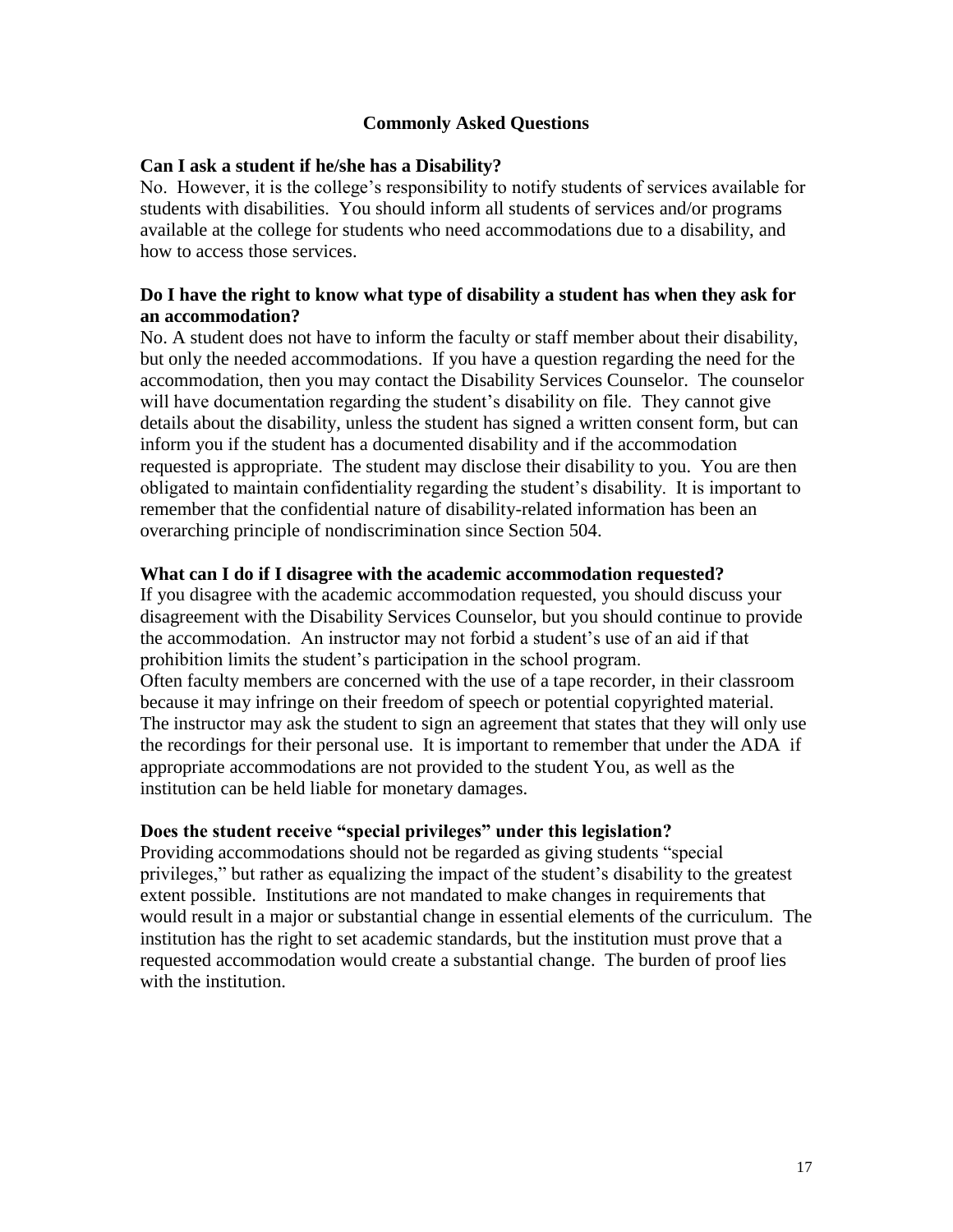#### **Does the student with a disability need to ask for accommodations in a certain time frame before classes?**

Yes. Most institutions require that the student indicate the need for an accommodation within a reasonable advance time. This is not always possible, but it is important to provide the accommodation as soon as possible.

#### **What can I do to make the classroom environment open to students with disabilities?**

It is important to remember that people with disabilities are just that-people first. Here are a few easy-to-remember tips:

- 1. Make a general announcement regarding the availability of accommodations at the beginning of class. Most institutions require a statement on all syllabi regarding requests for accommodations. Inform students of the services provided at your college and how to contact the person responsible for assisting students with disabilities.
- 2. Ask questions. The student is the best source of information.
- 3. Not everyone who has a disability is the same. It is important to look at the person first and not lump everyone together in the same category. This is also important when addressing accommodations. For example, not all students with learning disabilities need extended time, not all people with visual impairments need Braille, etc. Everyone is an individual with individual needs.

#### **How do I know what type of academic accommodation a student needs?**

It is up to the student and the disability counselor to determine what type of accommodation is needed based on appropriate documentation. If you question the accommodation, contact the counselor. There is no one type of accommodation for all students with disabilities. Each accommodation must be decided on a case-bycase basis. Some common accommodations are:

| Taped textbooks/Lectures     | Interpreters              | Note takers               |
|------------------------------|---------------------------|---------------------------|
| Readers                      | <b>Cassette Recorders</b> | <b>Student Tutors</b>     |
| <b>Alternate Testing</b>     | Assessment & Referral to  | <b>Extended Test Time</b> |
| Arrangements                 | <b>Outside Agencies</b>   |                           |
| <b>Accessible Facilities</b> | <b>Computer Adaptive</b>  | Large Print Materials     |
|                              | Equipment                 |                           |
| <b>Parking Permits</b>       | Counseling                | <b>Career Planning</b>    |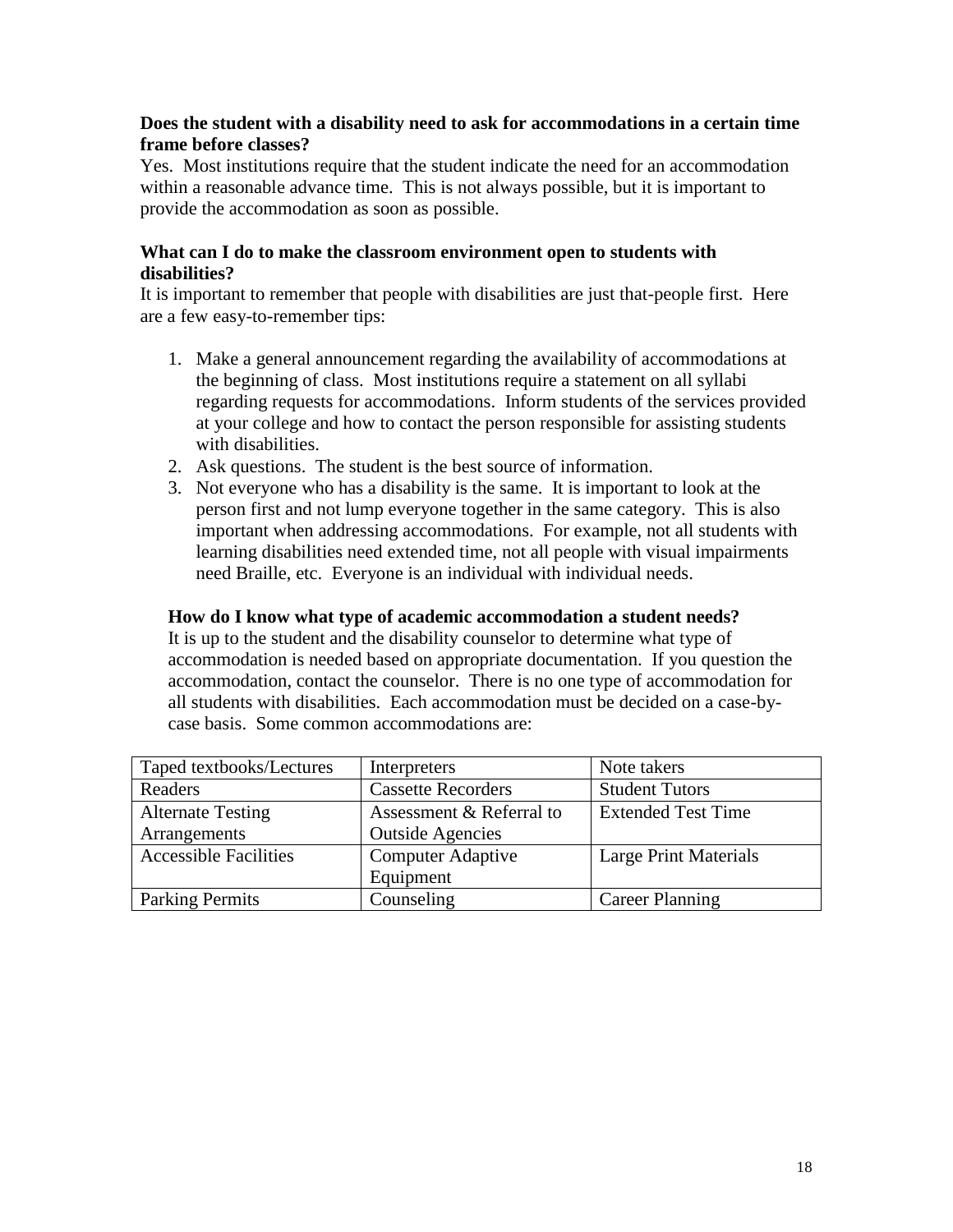# **APPENDIX: Forms**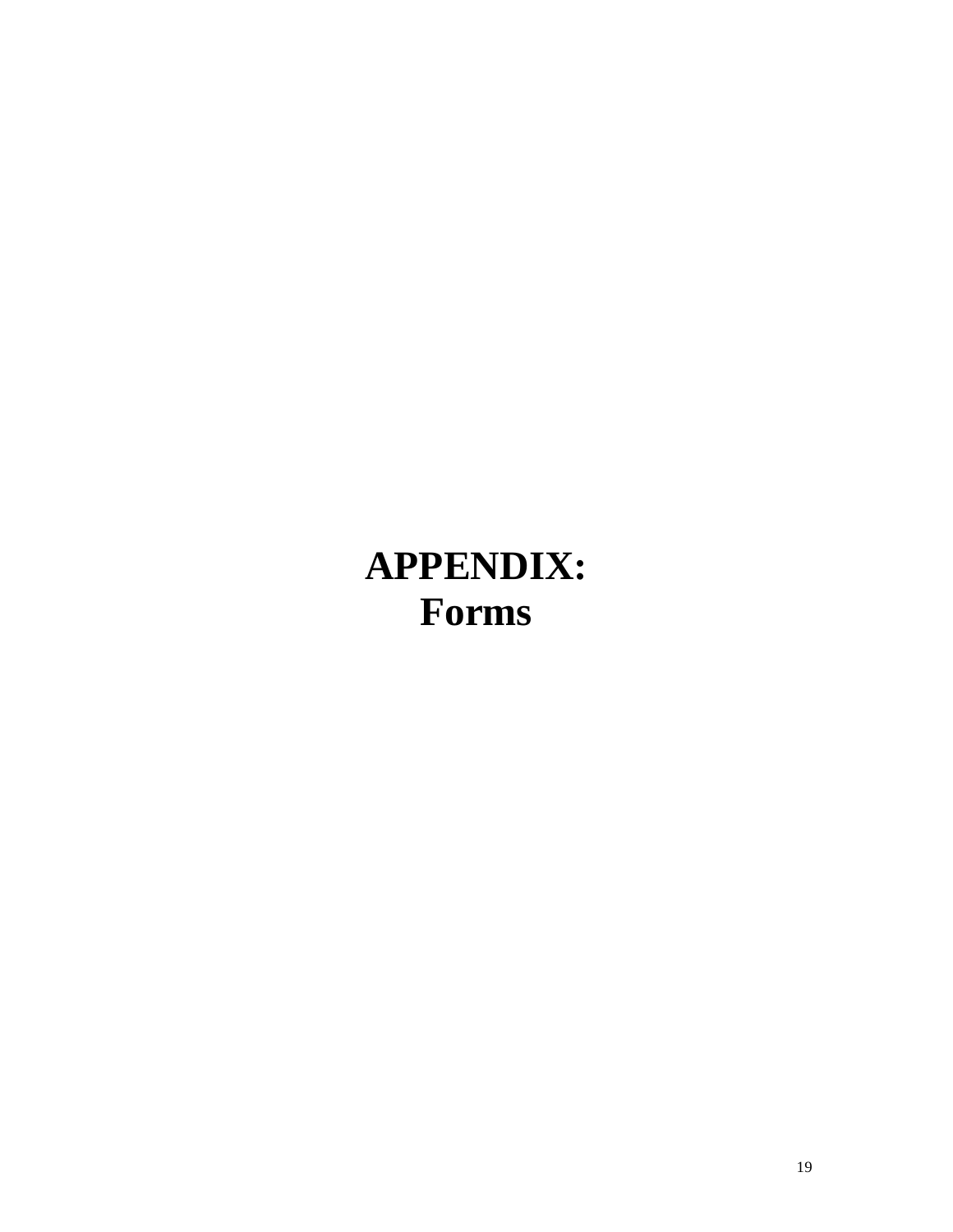

## Accommodations Letter

The student whose name appears below has identified him/herself as a person with a disability and has provided the appropriate documentation to support reasonable accommodations. The following is a request for accommodations, in compliance with Section 504 of the Rehabilitation Act. Please feel free to contact me if there are questions regarding the accommodations indicated below.

| Ms. Renay Herndon                                                                                                                                                                                                              | Mrs. Philana Suggs                                      |
|--------------------------------------------------------------------------------------------------------------------------------------------------------------------------------------------------------------------------------|---------------------------------------------------------|
| Counselor                                                                                                                                                                                                                      | Counselor                                               |
| 205.929.3419                                                                                                                                                                                                                   | 205.929.6449                                            |
|                                                                                                                                                                                                                                | -----------------------                                 |
|                                                                                                                                                                                                                                | Student I.D.:                                           |
| Course: Course and Course and Course and Course and Course and Course and Course and Course and Course and Course and Course and Course and Course and Course and Course and Course and Course and Course and Course and Cours | Instructor:                                             |
| <b>Accommodations Requested:</b>                                                                                                                                                                                               |                                                         |
| $\Box$ Extended time on exams (time and a half)                                                                                                                                                                                | $\Box$ Use of a computer to take notes in class         |
| $\Box$ Extended time on class work (time and a half)                                                                                                                                                                           | □ Excuse absences caused by disability                  |
| $\Box$ Extended time on special projects                                                                                                                                                                                       | $\Box$ Provision to make up exams/assignments<br>missed |
| $\Box$ Reduced distraction testing situation                                                                                                                                                                                   | due to disability                                       |
| $\Box$ Tape recording of lectures                                                                                                                                                                                              | □ Alternate test format, if needed                      |
| $\Box$ Note taker (please see note taker announcement)                                                                                                                                                                         | $\Box$ Permission to leave seat briefly if<br>necessary |
| $\Box$ Copies of handouts provided in large print (22 font)                                                                                                                                                                    | $\Box$ Enlarged print exams (22 font)                   |
| $\Box$ Provision to stand and sit as needed                                                                                                                                                                                    | $\Box$ Use of a calculator                              |
| $\square$ Sign language interpreter (provided by SS)                                                                                                                                                                           | $\square$ Permission to take breaks during exams        |
| $\Box$ Use of in class assistant                                                                                                                                                                                               | $\Box$ Provision to leave class briefly to use          |
|                                                                                                                                                                                                                                | restroom                                                |
| $\square$ Eat and drink in class, if needed                                                                                                                                                                                    | (even during exam time)                                 |
| $\Box$ Alternative evaluation criterion for oral class presentation                                                                                                                                                            | $\Box$ Extended time on exams if student                |
|                                                                                                                                                                                                                                | experiences                                             |
| $\Box$ Ergonomic chair                                                                                                                                                                                                         | exacerbation of symptoms                                |
| $\square$ Exams at SS to use assistive technology                                                                                                                                                                              | $\Box$ Seating middle front row                         |
| Other:                                                                                                                                                                                                                         |                                                         |

I give permission for the Disability Services Counselor to discuss the requested accommodation(s) with my instructor and other appropriate College officials.

| <b>Student Signature</b> | Date |
|--------------------------|------|
|                          |      |

\_\_\_\_\_\_\_\_\_\_\_\_\_\_\_\_\_\_\_\_\_\_\_\_\_\_\_\_\_\_\_\_\_\_\_\_\_\_\_ \_\_\_\_\_\_\_\_\_\_\_\_\_\_\_\_\_\_\_\_\_\_\_\_\_\_\_\_

**\*\*\*Instructor: Please keep this page for your records\*\*\***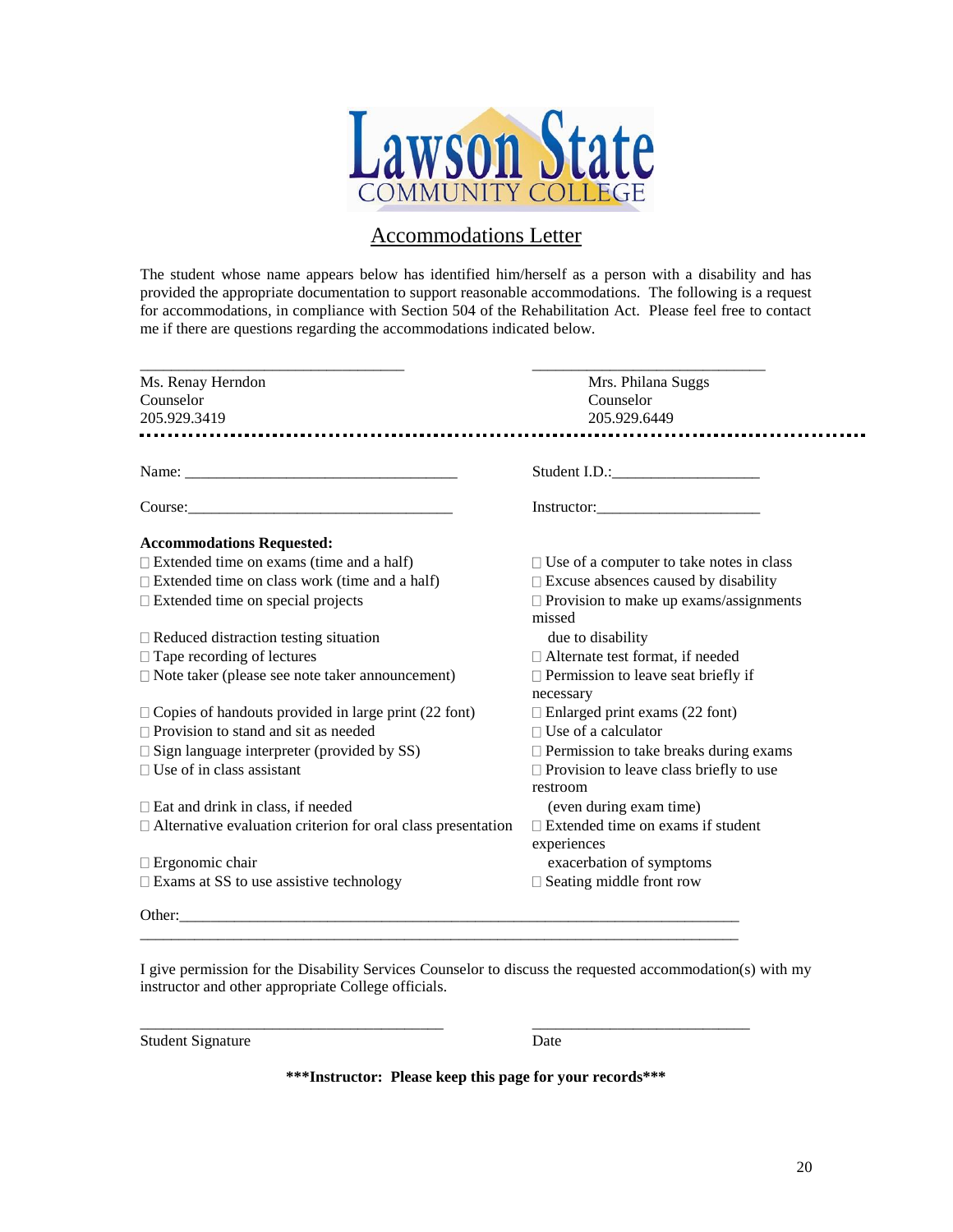

## General Consent

I, \_\_\_\_\_\_\_\_\_\_\_\_\_\_\_\_\_\_\_\_\_\_\_\_\_\_\_\_\_\_\_\_\_\_\_\_\_, give my permission for the Disability Services counselor to share my information concerning my disability with appropriate personnel at Lawson State Community College. I understand this information is confidential and will only be shared for academic and support services purposes on a need-to-know basis.

\_\_\_\_\_\_\_\_\_\_\_\_\_\_\_\_\_\_\_\_\_\_\_\_\_\_\_\_\_\_\_\_\_\_\_\_\_ \_\_\_\_\_\_\_\_\_\_\_\_\_\_\_\_\_\_

\_\_\_\_\_\_\_\_\_\_\_\_\_\_\_\_\_\_\_\_\_\_\_\_\_\_\_\_\_\_\_\_\_\_\_\_\_ \_\_\_\_\_\_\_\_\_\_\_\_\_\_\_\_\_\_

Student Signature Date

Disability Services Counselor Date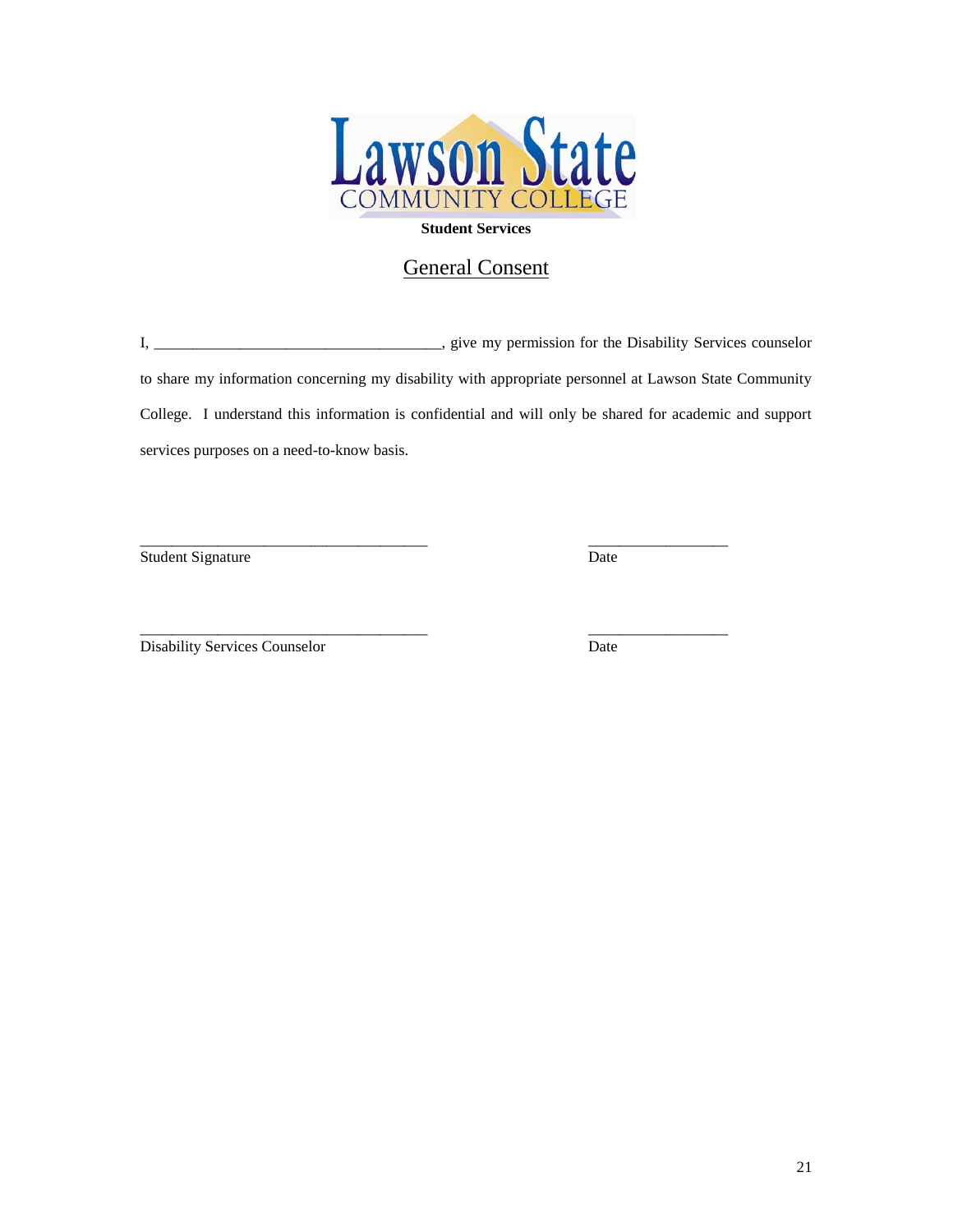

## Authorization for Release of Information

I, \_\_\_\_\_\_\_\_\_\_\_\_\_\_\_\_\_\_\_\_\_\_\_\_\_\_\_\_\_\_\_\_\_, by signing this document, give my permission for the counselor at Lawson State Community College to release copies of my records to \_\_\_\_\_\_\_\_\_\_\_\_\_\_\_\_\_\_\_\_\_\_\_\_\_\_\_\_\_\_\_\_\_\_. The following checked information may be released as

indicated.

 $\Box$  Classroom accommodations that have been recommended or previously utilized

\_\_\_\_\_\_\_\_\_\_\_\_\_\_\_\_\_\_\_\_\_\_\_\_\_\_\_\_\_\_\_\_\_\_ \_\_\_\_\_\_\_\_\_\_\_\_\_\_\_\_\_\_\_\_\_\_\_

Current accessibility requirements/needs

□ Psychological and/or neuropsychological reports

Medical documentation of disability, including official diagnosis

Student Signature Date

#### **Please Forward Requested Information To;**

o **Lawson State Community College – Bessemer Campus Ms. Renay Herndon 1100 9th Avenue SW Bessemer, Alabama 35022**

**Or Fax To: (205) 424-5119**

o **Lawson State Community College – Birmingham Campus Ms. Philana Suggs 3060 Wilson Road SW Birmingham, Alabama 35221**

**Or Fax To: (205) 925-3716**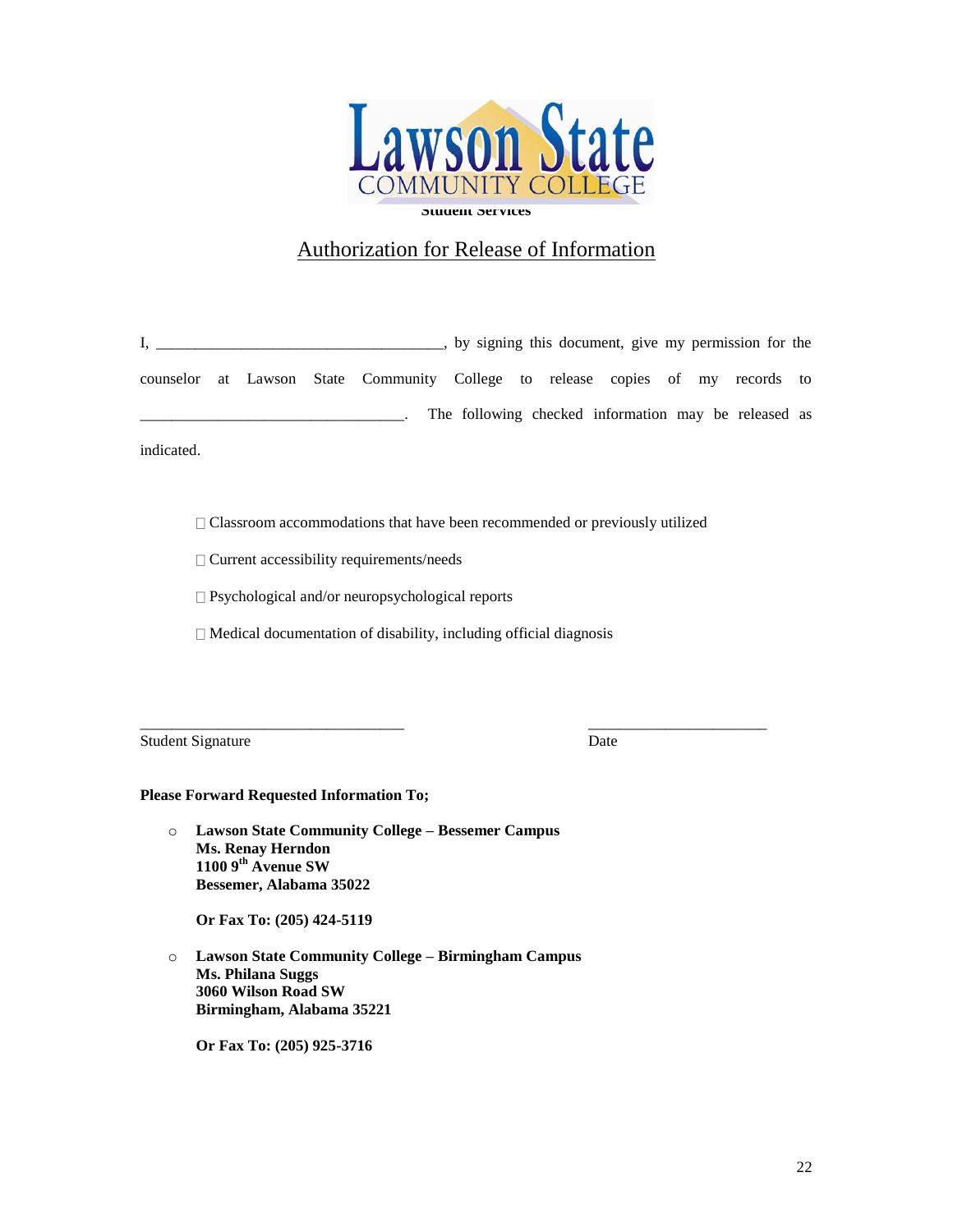

## Authorization for Release of Information

| by signing this document, give my permission for the                                                  |          |      |      |  |  |
|-------------------------------------------------------------------------------------------------------|----------|------|------|--|--|
| Disability Services counselor at Lawson State Community College to release the items checked below to |          |      |      |  |  |
|                                                                                                       |          |      |      |  |  |
| Department of Rehabilitation Services designee.                                                       |          |      |      |  |  |
| □ College Transcripts                                                                                 |          |      |      |  |  |
|                                                                                                       | Semester | Year |      |  |  |
| $\Box$ Instructor reports on student progress                                                         |          |      |      |  |  |
|                                                                                                       |          |      |      |  |  |
|                                                                                                       |          |      |      |  |  |
|                                                                                                       |          |      |      |  |  |
| <b>Student Signature</b>                                                                              |          |      | Date |  |  |
|                                                                                                       |          |      |      |  |  |
| <b>Disability Services Counselor</b>                                                                  |          |      | Date |  |  |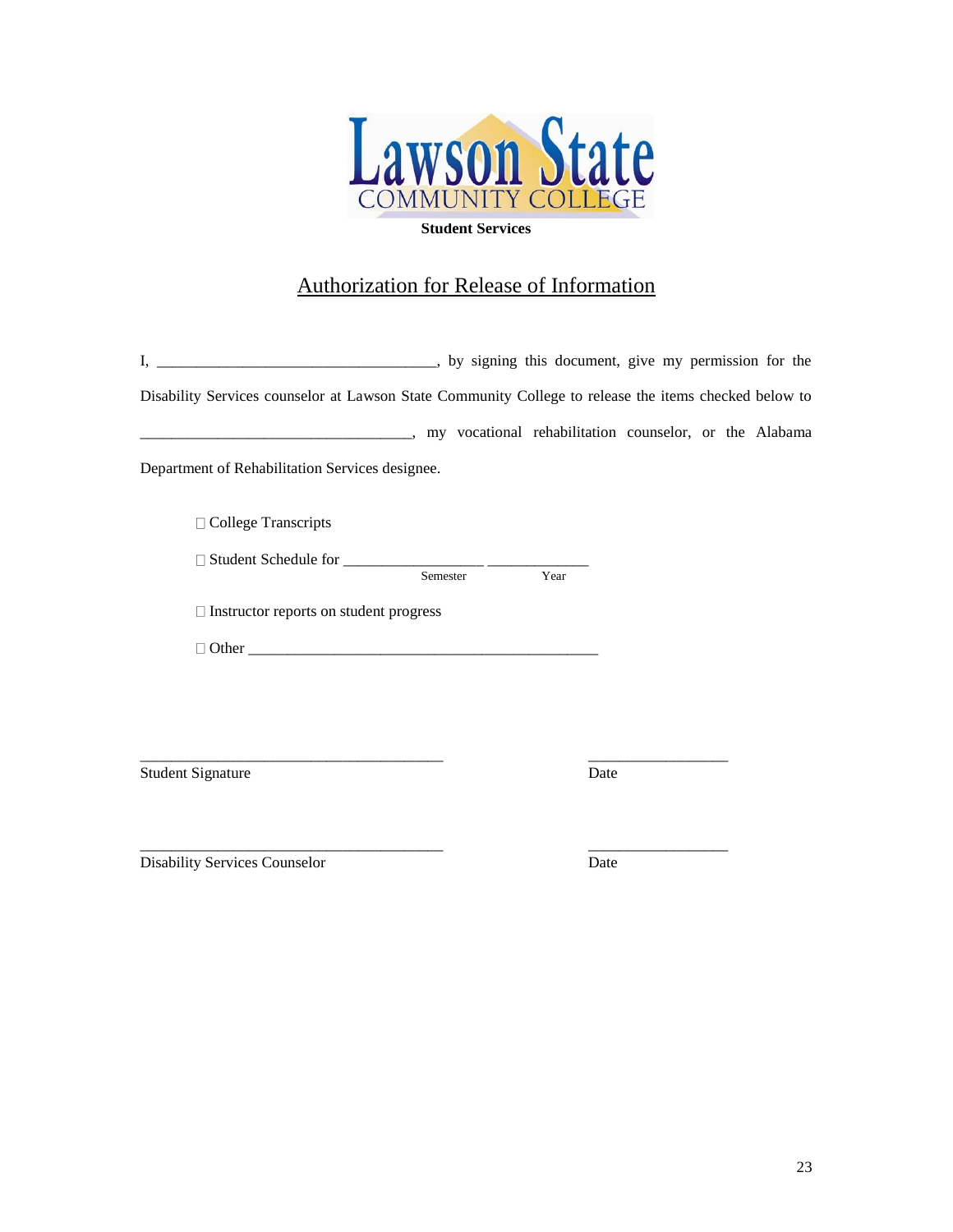

## Authorization for Release of Information

I, \_\_\_\_\_\_\_\_\_\_\_\_\_\_\_\_\_\_\_\_\_\_\_\_\_\_\_\_\_\_\_\_, by signing this document, give my permission for the

Disability Services counselor at Lawson State Community College to obtain copies of my records. Please provide the following checked information:

Classroom accommodations that have been recommended or previously utilized

Current accessibility requirements/needs

□ Psychological and/or neuropsychological reports

Medical documentation of disability, including official diagnosis

\_\_\_\_\_\_\_\_\_\_\_\_\_\_\_\_\_\_\_\_\_\_\_\_\_\_\_\_\_\_\_\_\_\_\_\_\_\_\_\_\_ \_\_\_\_\_\_\_\_\_\_\_\_\_\_\_\_\_\_\_\_\_\_ Student Signature Date

Please forward requested material to:

 $\Box$ 

Or **Fax** to: 205.424-5119 Or **Fax** to: 205.925-3716

**Ms. Renay Herndon Ms. Philana Suggs** 1100 9th Avenue SW 3060 Wilson Road<br>Bessemer, AL 35022 Birmingham, AL 3 Birmingham, AL 35221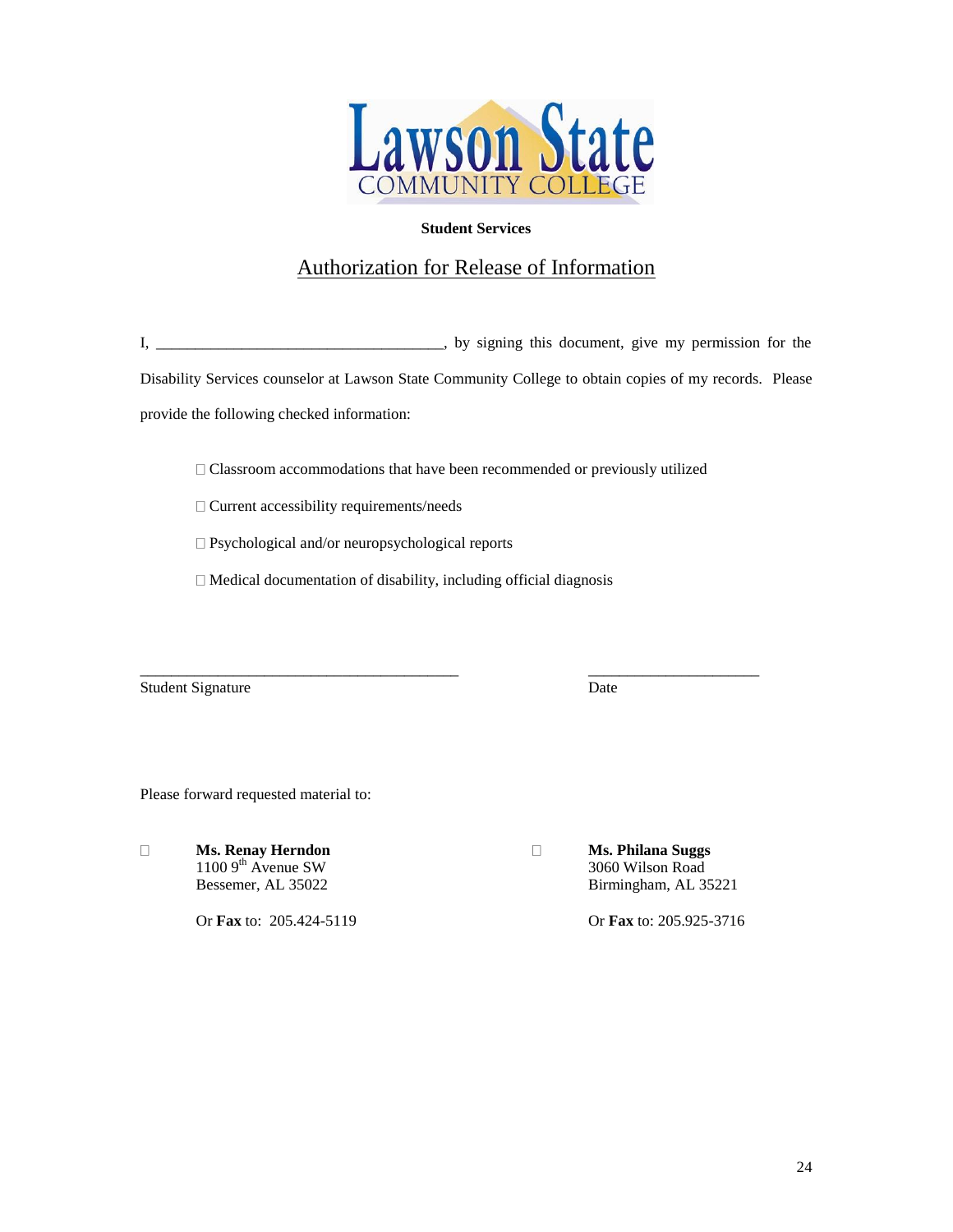

## Authorization for Release of Information

I, \_\_\_\_\_\_\_\_\_\_\_\_\_\_\_\_\_\_\_\_\_\_\_\_\_\_\_\_\_\_\_\_, by signing this document, give my permission for the

Disability Services counselor at Lawson State Community College, to release the items checked below to

□ College Transcripts

Student Schedule for \_\_\_\_\_\_\_\_\_\_\_\_\_\_\_\_\_ \_\_\_\_\_\_\_\_\_\_\_\_\_\_\_

Semester Year

Instructor reports on student progress

\_\_\_\_\_\_\_\_\_\_\_\_\_\_\_\_\_\_\_\_\_\_\_\_\_\_\_\_\_\_\_\_\_\_\_\_\_\_\_\_\_\_\_.

 $\Box$  Other

Student Signature Date

\_\_\_\_\_\_\_\_\_\_\_\_\_\_\_\_\_\_\_\_\_\_\_\_\_\_\_\_\_\_\_\_\_\_\_\_\_\_\_ \_\_\_\_\_\_\_\_\_\_\_\_\_\_\_\_\_

\_\_\_\_\_\_\_\_\_\_\_\_\_\_\_\_\_\_\_\_\_\_\_\_\_\_\_\_\_\_\_\_\_\_\_\_\_\_\_ \_\_\_\_\_\_\_\_\_\_\_\_\_\_\_\_\_ Disability Services Counselor Date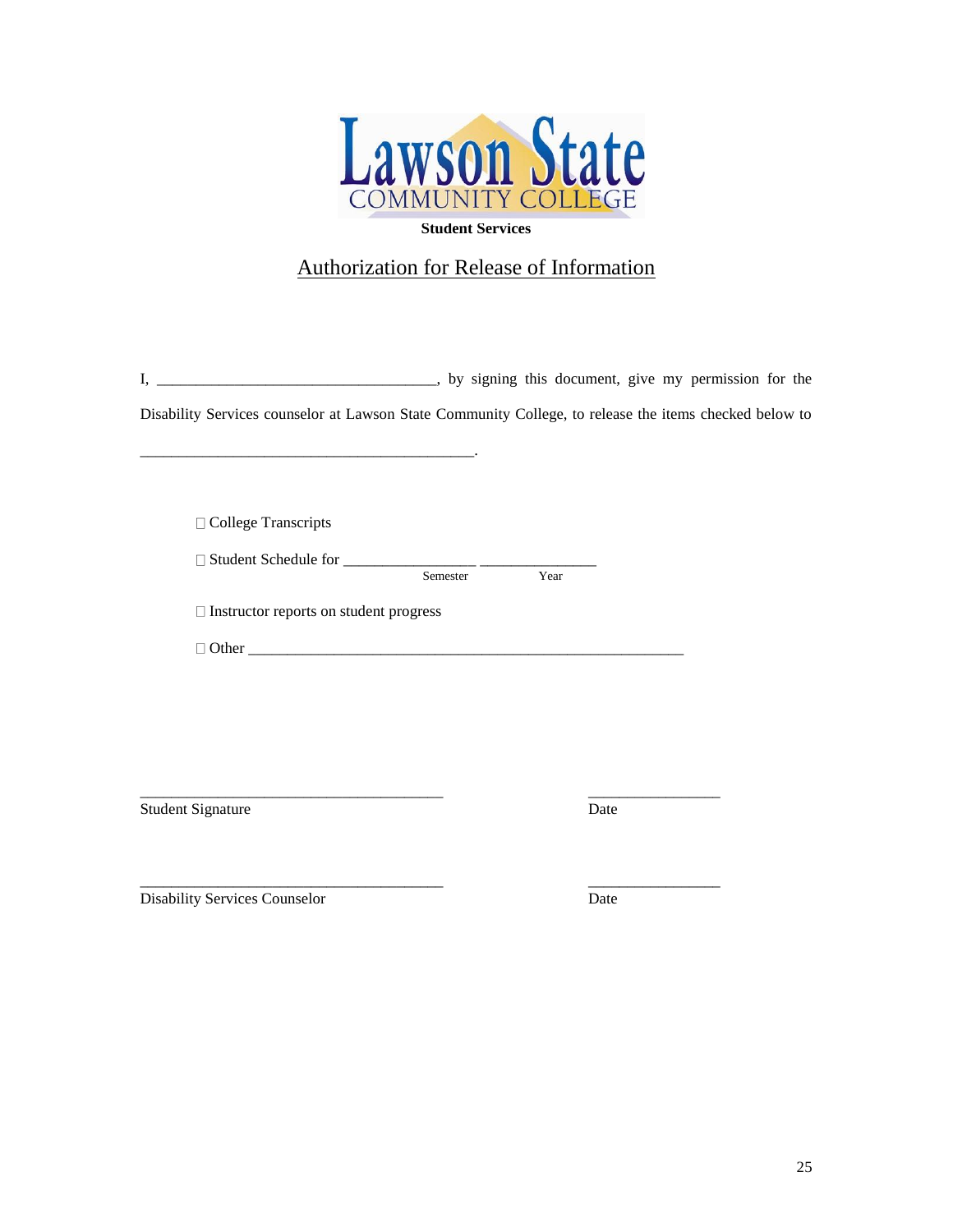

## Student Accommodation(s) Agreement

Name: \_\_\_\_\_\_\_\_\_\_\_\_\_\_\_\_\_\_\_\_\_\_\_\_\_\_\_\_\_\_\_\_\_\_\_\_ Social Security #:\_\_\_\_\_\_\_\_\_\_\_\_\_\_\_\_\_\_\_\_\_

Semester:  $\Box$  Fall  $\Box$  Spring  $\Box$  Summer

The student named above has identified him/herself as a student with a disability. He/she has provided documentation of a disability to the Disability Services counselor at Lawson State Community College. Based on a thorough review of the documentation and interview with the student, the following accommodation(s) for this student have been agreed upon:

\_\_\_\_\_\_\_\_\_\_\_\_\_\_\_\_\_\_\_\_\_\_\_\_\_\_\_\_\_\_\_\_\_\_\_\_\_\_\_\_\_\_\_\_\_\_\_\_\_\_\_\_\_\_\_\_\_\_\_\_\_\_\_\_\_\_\_\_\_\_\_\_\_\_\_\_\_\_\_\_\_\_\_\_\_\_

\_\_\_\_\_\_\_\_\_\_\_\_\_\_\_\_\_\_\_\_\_\_\_\_\_\_\_\_\_\_\_\_\_\_\_\_\_\_\_\_\_\_\_\_\_\_\_\_\_\_\_\_\_\_\_\_\_\_\_\_\_\_\_\_\_\_\_\_\_\_\_\_\_\_\_\_\_\_\_\_\_\_\_\_\_\_

\_\_\_\_\_\_\_\_\_\_\_\_\_\_\_\_\_\_\_\_\_\_\_\_\_\_\_\_\_\_\_\_\_\_\_\_\_\_\_\_\_\_\_\_\_\_\_\_\_\_\_\_\_\_\_\_\_\_\_\_\_\_\_\_\_\_\_\_\_\_\_\_\_\_\_\_\_\_\_\_\_\_\_\_\_\_

\_\_\_\_\_\_\_\_\_\_\_\_\_\_\_\_\_\_\_\_\_\_\_\_\_\_\_\_\_\_\_\_\_\_\_\_\_\_\_\_\_\_\_\_\_\_\_\_\_\_\_\_\_\_\_\_\_\_\_\_\_\_\_\_\_\_\_\_\_\_\_\_\_\_\_\_\_\_\_\_\_\_\_\_\_\_

\_\_\_\_\_\_\_\_\_\_\_\_\_\_\_\_\_\_\_\_\_\_\_\_\_\_\_\_\_\_\_\_\_\_\_\_\_\_\_\_\_\_\_\_\_\_\_\_\_\_\_\_\_\_\_\_\_\_\_\_\_\_\_\_\_\_\_\_\_\_\_\_\_\_\_\_\_\_\_\_\_\_\_\_\_\_

\_\_\_\_\_\_\_\_\_\_\_\_\_\_\_\_\_\_\_\_\_\_\_\_\_\_\_\_\_\_\_\_\_\_\_\_\_\_\_\_\_\_\_\_\_\_\_\_\_\_\_\_\_\_\_\_\_\_\_\_\_\_\_\_\_\_\_\_\_\_\_\_\_\_\_\_\_\_\_\_\_\_\_

I am in agreement with the accommodations listed above. I understand that I must follow through in the areas that are my responsibility.

\_\_\_\_\_\_\_\_\_\_\_\_\_\_\_\_\_\_\_\_\_\_\_\_\_\_\_\_\_\_\_\_\_\_\_\_\_\_\_\_\_\_\_\_\_ \_\_\_\_\_\_\_\_\_\_\_\_\_\_\_\_\_\_\_\_\_\_\_\_ Student Signature Date

\_\_\_\_\_\_\_\_\_\_\_\_\_\_\_\_\_\_\_\_\_\_\_\_\_\_\_\_\_\_\_\_\_\_\_\_\_\_\_\_\_\_\_\_\_ \_\_\_\_\_\_\_\_\_\_\_\_\_\_\_\_\_\_\_\_\_\_\_\_ Disability Services Counselor Date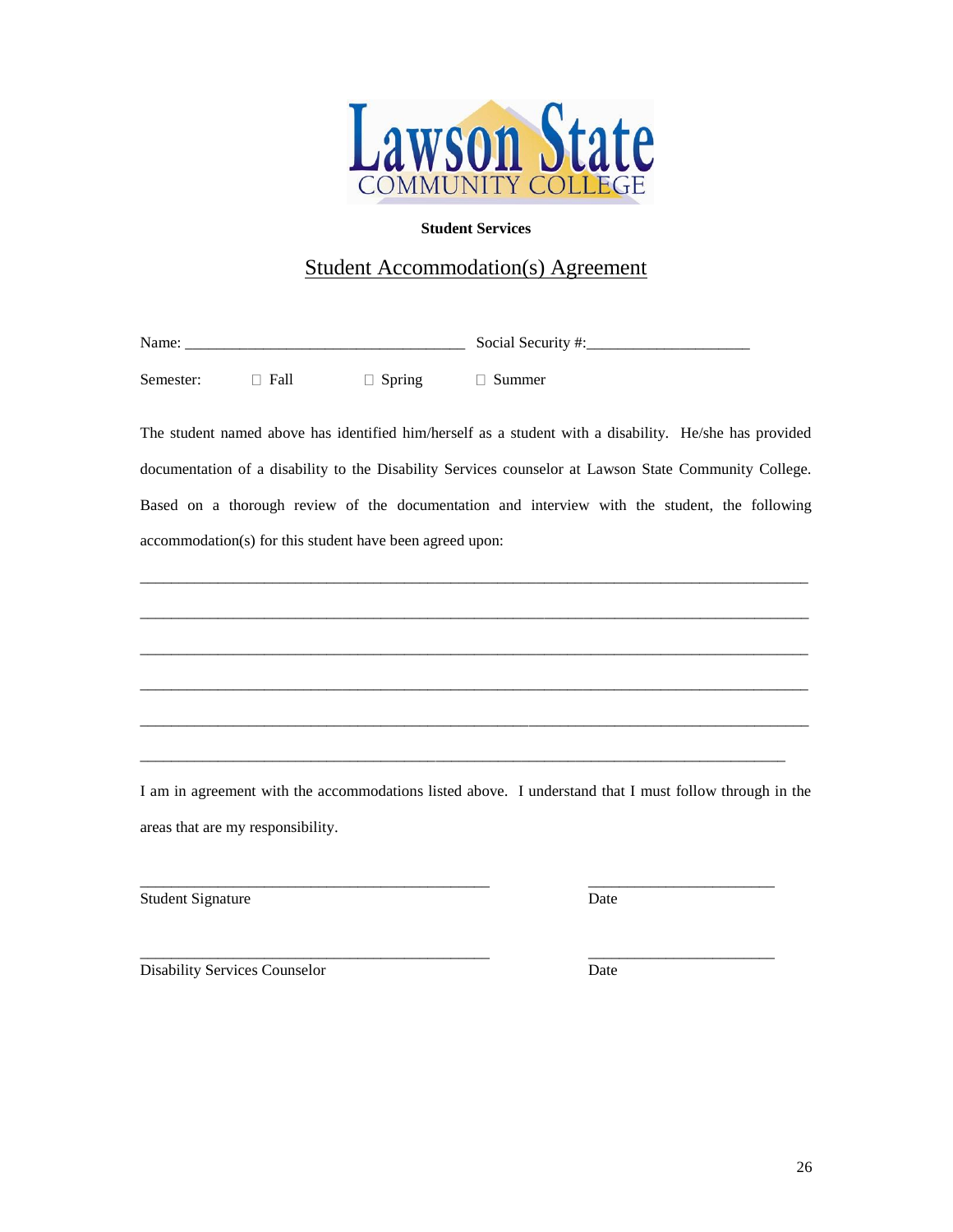

## **Disability Services** APPLICATION TO RECEIVE ACCOMMODATIONS (Please completed all 3 pages)

Background Information:

| Name | Male | Female |
|------|------|--------|
|------|------|--------|

\_\_\_\_\_\_\_\_\_\_\_\_\_\_\_\_\_\_\_\_\_\_\_\_\_\_\_\_\_\_\_\_\_\_\_\_\_\_\_\_\_\_\_\_\_\_\_\_\_\_\_\_\_\_\_\_\_\_\_

Date of Birth \_\_/\_/\_\_Student ID #

Permanent Address

City, State, Zip

Permanent Phone (\_\_) \_\_\_\_\_\_\_\_\_\_\_\_E-mail Address \_\_\_\_\_\_\_\_\_\_\_\_\_\_\_\_\_\_\_\_\_\_\_\_\_\_\_\_\_\_\_\_

 $\mathcal{L}_\text{max} = \mathcal{L}_\text{max} = \mathcal{L}_\text{max} = \mathcal{L}_\text{max} = \mathcal{L}_\text{max} = \mathcal{L}_\text{max} = \mathcal{L}_\text{max} = \mathcal{L}_\text{max} = \mathcal{L}_\text{max} = \mathcal{L}_\text{max} = \mathcal{L}_\text{max} = \mathcal{L}_\text{max} = \mathcal{L}_\text{max} = \mathcal{L}_\text{max} = \mathcal{L}_\text{max} = \mathcal{L}_\text{max} = \mathcal{L}_\text{max} = \mathcal{L}_\text{max} = \mathcal{$ 

\_\_\_\_\_\_\_\_\_\_\_\_\_\_\_\_\_\_\_\_\_\_\_\_\_\_\_\_\_\_\_\_\_\_\_\_\_\_\_\_\_\_\_\_\_\_\_\_\_\_\_\_\_\_\_\_\_\_\_\_\_\_\_\_\_\_\_\_\_\_\_\_\_\_\_\_\_\_\_\_\_\_\_\_\_\_\_\_\_

Local Address (include city, state, zip)

Local Phone \_\_\_\_\_\_\_\_\_\_\_\_\_\_\_\_\_\_\_\_\_\_\_ Cell Phone \_\_\_\_\_\_\_\_\_\_\_\_\_\_\_\_\_\_\_\_\_\_\_\_\_\_\_\_\_\_\_\_\_\_\_\_\_\_

Name of Parent/Guardian

Do you receive Vocational Rehabilitation Services? YES\_\_\_ NO\_\_\_

If yes, who is your case manager?  $\frac{1}{2}$ 

\_\_\_\_\_\_\_\_\_\_\_\_\_\_\_\_\_\_\_\_\_\_\_\_\_\_\_\_\_\_\_\_\_\_\_\_\_\_\_\_\_\_\_\_\_\_\_\_\_\_\_\_\_\_\_\_\_\_\_\_\_\_\_\_\_\_\_\_\_\_\_\_\_\_\_\_\_\_\_\_\_\_\_\_\_\_\_\_\_

Did you attend a College Preparation program sponsored by the Alabama Department of Rehabilitation Services? YES \_\_\_\_ NO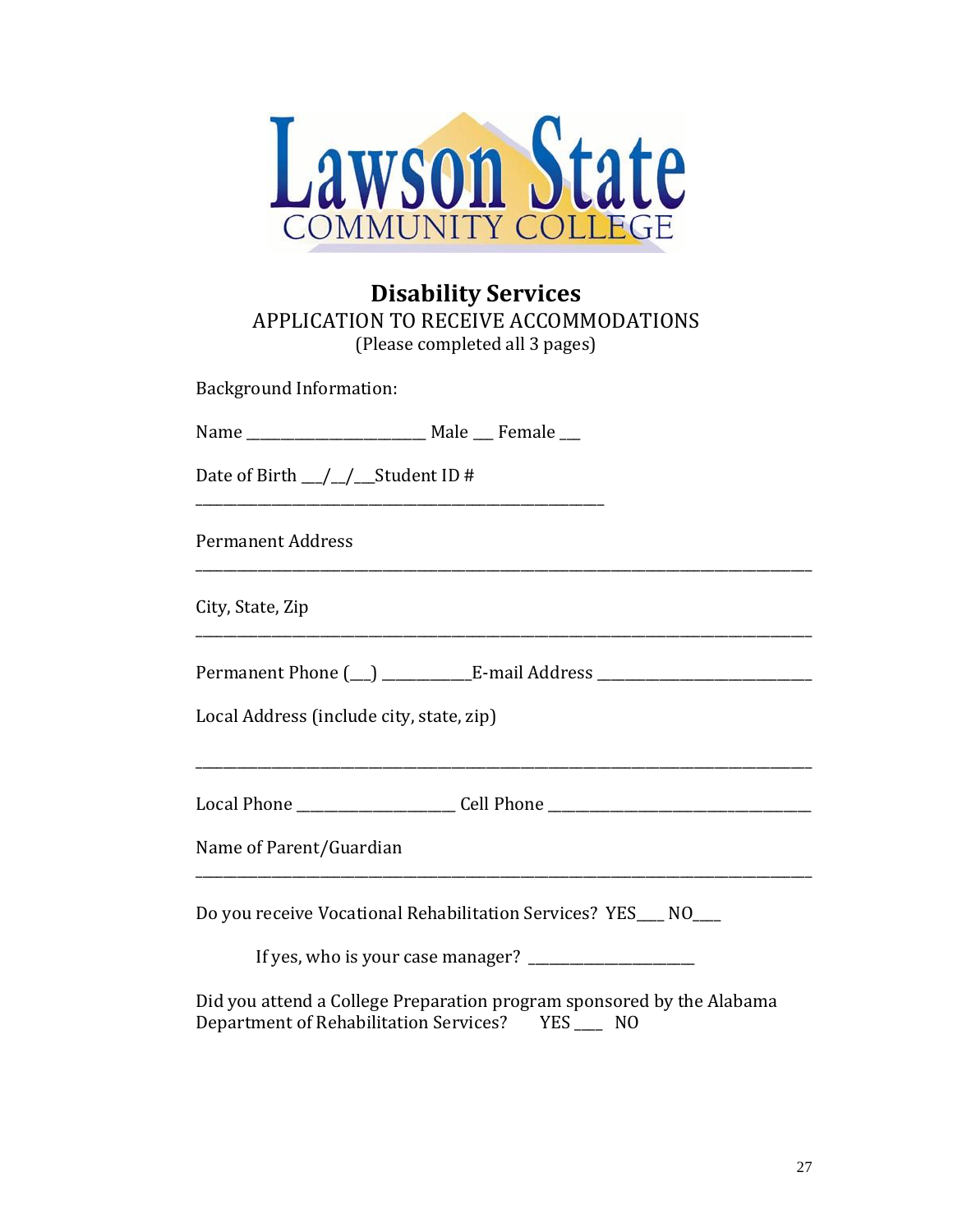## **INTAKE**

| <b>DIAGNOSTIC INFORMATION:</b><br>Please state your diagnosed disability and the date of onset:                           |  |
|---------------------------------------------------------------------------------------------------------------------------|--|
|                                                                                                                           |  |
| Please describe how your disability affects you both outside the classroom, including<br>testing and studying situations: |  |
|                                                                                                                           |  |
| Name and contact information of the medical professional(s) treating the impairment (s)<br>stated above:                  |  |

*Functional Limitations:* Please check any of the major life activities listed below that you believe are affected as a result of your diagnosed condition. Please indicate level of limitation you believe you experience as a result of the condition.

 **1 = Mild to Moderate 2 = Substantial**

 \_\_\_\_\_\_\_\_\_\_\_\_\_\_\_\_\_\_\_\_\_\_\_\_\_\_\_\_\_\_\_\_\_\_\_\_\_\_\_\_\_\_\_\_\_\_\_\_\_\_\_\_\_\_\_\_\_\_\_\_\_\_\_\_\_\_\_\_\_\_\_\_\_\_\_\_\_\_\_\_\_\_\_\_\_ \_\_\_\_\_\_\_\_\_\_\_\_\_\_\_\_\_\_\_\_\_\_\_\_\_\_\_\_\_\_\_\_\_\_\_\_\_\_\_\_\_\_\_\_\_\_\_\_\_\_\_\_\_\_\_\_\_\_\_\_\_\_\_\_\_\_\_\_\_\_\_\_\_\_\_\_\_\_\_\_\_\_\_\_\_ \_\_\_\_\_\_\_\_\_\_\_\_\_\_\_\_\_\_\_\_\_\_\_\_\_\_\_\_\_\_\_\_\_\_\_\_\_\_\_\_\_\_\_\_\_\_\_\_\_\_\_\_\_\_\_\_\_\_\_\_\_\_\_\_\_\_\_\_\_\_\_\_\_\_\_\_\_\_\_\_\_\_\_\_\_ \_\_\_\_\_\_\_\_\_\_\_\_\_\_\_\_\_\_\_\_\_\_\_\_\_\_\_\_\_\_\_\_\_\_\_\_\_\_\_\_\_\_\_\_\_\_\_\_\_\_\_\_\_\_\_\_\_\_\_\_\_\_\_\_\_\_\_\_\_\_\_\_\_\_\_\_\_\_\_\_\_\_\_\_\_

| $\overline{2}$ |                         | 1 | $\overline{2}$ |                                          |
|----------------|-------------------------|---|----------------|------------------------------------------|
|                | Caring for oneself      |   |                | Learning                                 |
|                | Talking                 |   |                | $\bullet$ Reading                        |
|                | Hearing                 |   |                | Written expression/Spelling<br>$\bullet$ |
|                | <b>Breathing</b>        |   |                | Calculating                              |
|                | Seeing                  |   |                | Memorizing                               |
|                | Walking/Standing        |   |                | Concentrating                            |
|                | Lifting /Carrying       |   |                | Listening<br>$\bullet$                   |
|                | Sitting                 |   |                | <b>Taking Examinations</b>               |
|                | Performing Manual Tasks |   |                | Fatigue<br>$\bullet$                     |
|                | Eating                  |   |                |                                          |
|                | Working                 |   |                | Other:                                   |
|                | Interacting with Others |   |                |                                          |
|                | Sleeping                |   |                |                                          |
|                | Typing/Writing          |   |                |                                          |